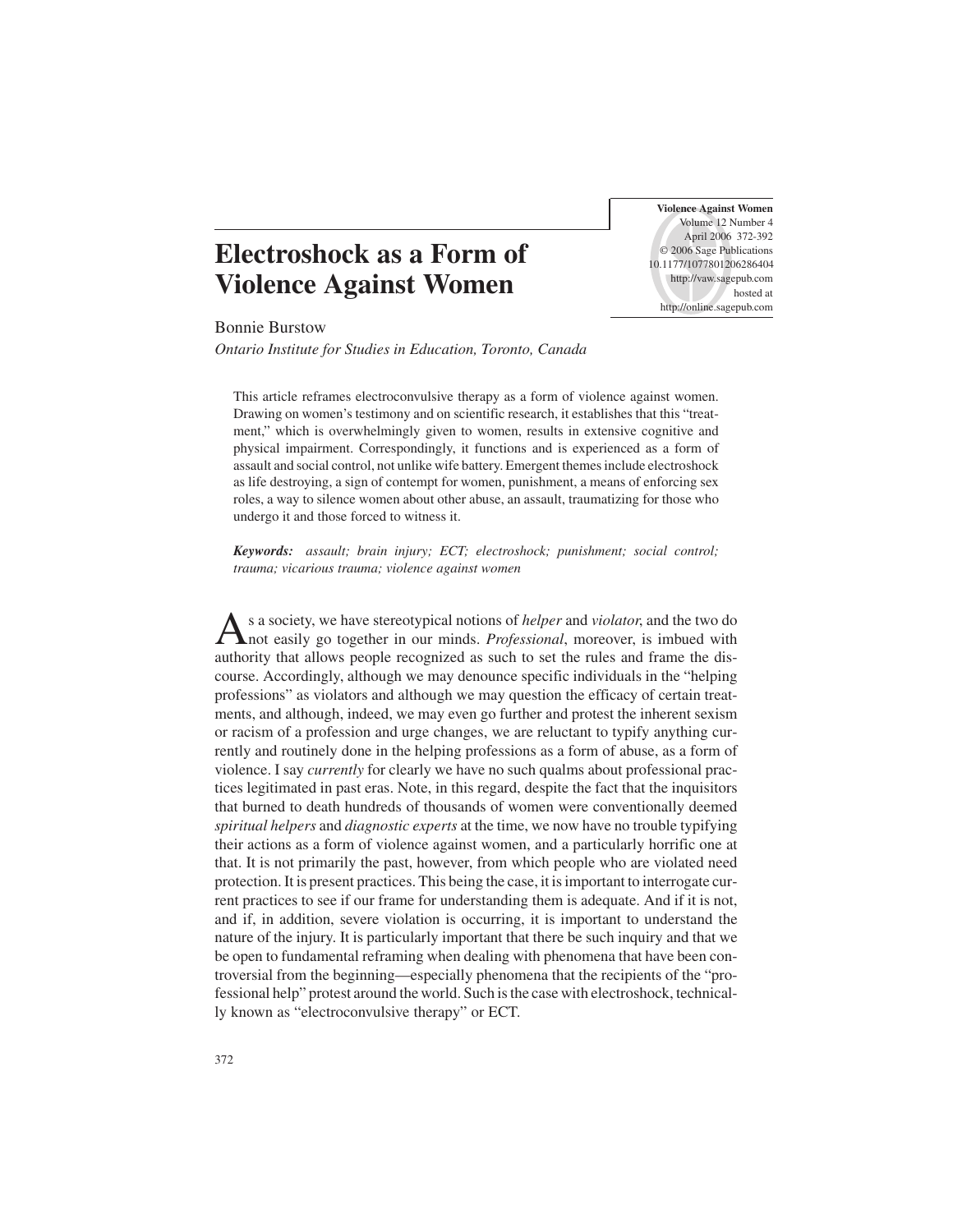Electroconvulsive therapy is a standard psychiatric "treatment" that is routinely administered in most psychiatric facilities throughout the world. Nonetheless, from its inception in fascist Italy in 1938, there have been deep concerns about it. Significantly, it immediately met with objections and qualms from recipients and professionals. As documented in Frank (1978, pp. 8-11), no sooner did the first jolt of electricity surge through the head of the first electroshock recipient than the recipient bolted upright on the table and screamed in horror, "Non una seconda! Mortificare!" (Not again, it will kill me; p. 9). Some time later, the inventor—Ugo Cerletti—acknowledged, "When I saw the patient's reaction, I thought to myself: This ought to be abolished" (see Frank, 1978, p. 11). Since this beginning, as documented in Frank (1978), Breggin (1979, 1991, 1997), and Burstow and Weitz (1984), the questioning and the protests have continued. Researchers such as Hartelius (1952) and Breggin (1979, 1991, 1997) have alarmed people with research findings that establish damage. Throughout North America and Europe, people who identify as shock survivors and their allies routinely demonstrate against the use of shock and submit deputations on the harm done—the type of protest, significantly, which does not happen with regular or nonpsychiatric medical treatment. Legislative bodies such as the Ontario government periodically set up committees to investigate the use of shock (see, e.g., Electro-Convulsive Therapy Review Committee, 1985). Whole cities have, at times, banned the use of shock in their jurisdictions (see Burstow & Weitz, 1984). Throughout all of this protest, as evidenced in the Ontario Coalition to Stop Electroshock (1984a, 1984b) and Breggin (1997), there have been repeated claims of sexism. And yet not only has ECT continued, but as MindFreedom (2002-2003) showed, it is currently on the upswing. Moreover, it continues to be theorized as a treatment even by the professionals who oppose it. What is additionally worrisome (because we could exert pressure and have frames for understanding violence against women), it is an area largely ignored by feminist scholars despite the testimony on sexism and despite depictions by survivors and antishock advocates that suggest woman abuse. This situation is the context in which this article is written.

It is beyond the scope of this article to explore what may be needed to get beyond the current impasse. It is also beyond the scope to problematize psychiatry more generally, although aspects of a basic critique are evident. What this article does do is fundamentally shift the ECT frame and provide a critical feminist reconceptualization of electroshock—what it does and why it is given. More specifically, this article argues for and lays the basis for understanding electroshock as a form of violence generally and a form of violence against women in particular. Correspondingly, it sheds light on the nature of the violence and the manifold effects on women—psychological, social, and physical.

The article is rooted primarily in standpoint theory and, second, in institutional ethnography, in both cases as articulated by Smith (1987). The standpoint in question is the standpoint of women who have been subjected to electroshock and who have testified about it. As with all inquiry so grounded, the investigator is not neutral but is directed by the standpoint. The disjunctures and other difficulties in the lives of these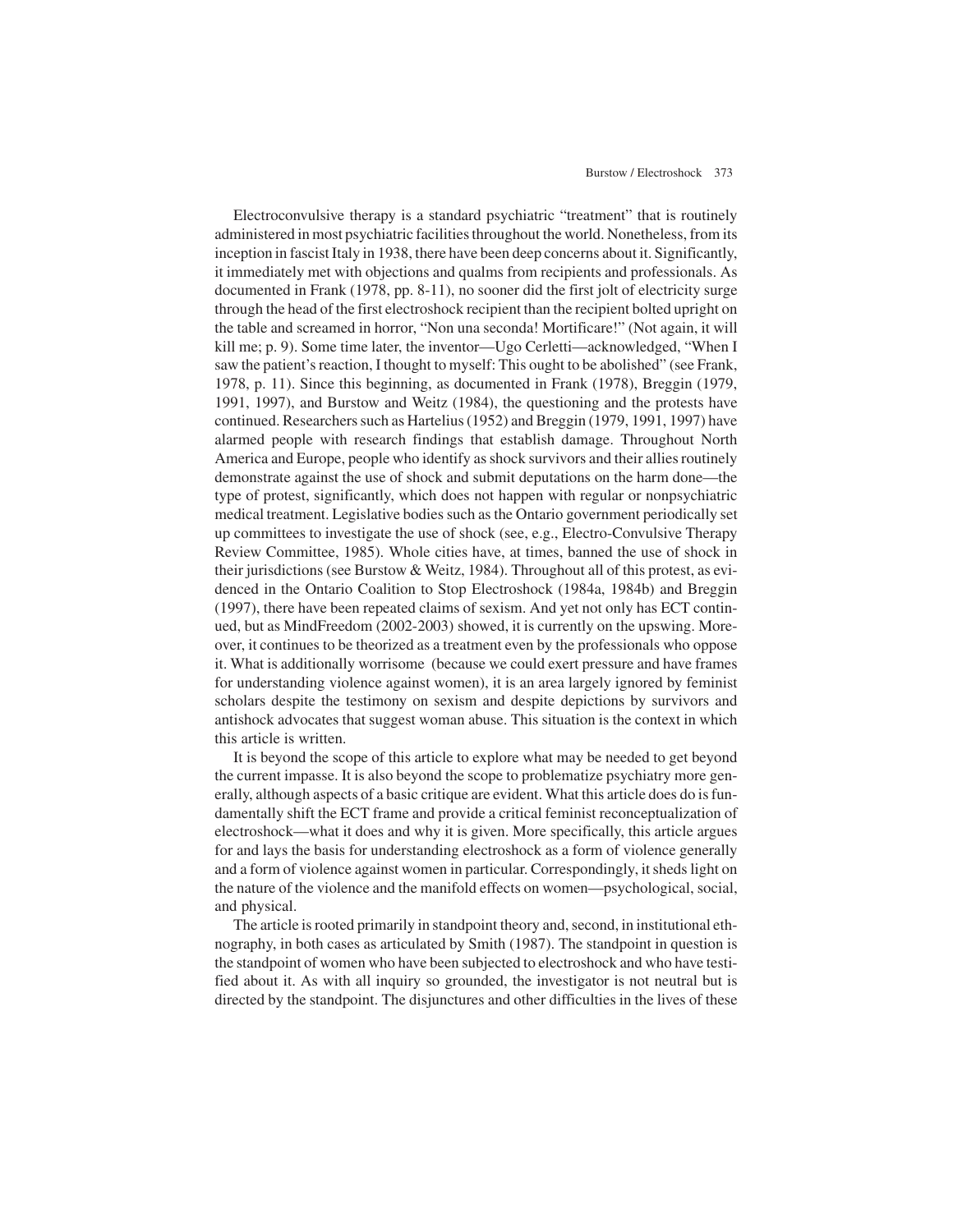women constitute the motivation for this article, the primary object of inquiry, and the guiding problematic.

One very important source of information is articles by researchers—those who establish physical damage in particular—and it is with this research that the article begins. What follows and what forms the core of the article are comments, typifications, and protests made by women ECT survivors. The primary documents drawn on to articulate women's lived experience of ECT and its impact on them include transcripts of public hearings into electroshock that were held in Toronto (Ontario Coalition to Stop Electroshock, 1984b); a British article on themes identified in those transcripts (Baldwin & Froede, 1999); testimony of women shock survivors to the Toronto Board of Health (Phoenix Rising Collective, 1984); statements by women shock survivors in a video on women who were psychiatrized (Burstow, 1994); statements by women shock survivors in the anthology *Shrink-Resistant* (Burstow & Weitz, 1988); a book by a woman survivor on her ECT experiences (Funk, 1998); an article analyzing interviews with women given shock in the Bay Area (Warren, 1988); and a study on the traumatizing effects of electroshock on women in the United Kingdom (L. Johnstone, 2002-2003). Women shock survivors'own words are focal. Although shedding light on physical damage, these words and accounts particularly illuminate psychological traumatization. Correspondingly, they facilitate triangulation, at once validating and being validated by the research and posing claims about the social purposes of ECT. Additional sources of data include official statistics, statements by shock promoters, and my experiences as a feminist psychotherapist.

There are a number of personal locations from which I write this article. I am a woman who has never been subjected to ECT. I am also an academic who deconstructs electroshock, a feminist therapist who has worked with many shock survivors, and an activist with a lengthy history of mobilizing against ECT.

# **What Is ECT?**

Electroconvulsive therapy is a psychiatric procedure that consists of passing sufficient electricity through the head (100 to 190 volts) to culminate in a grand mal seizure or convulsion, hence the term electro*convulsive* therapy. For the past four decades, people administered shock have usually been given a general anaesthetic, a very powerful muscle relaxant to prevent fractures, and oxygen because the muscle relaxant renders natural breathing impossible. All such modifications, as Breggin (1991) documented, raises the seizure threshold thereby necessitating a current of greater intensity. In unilateral or modified shock, both electrodes are placed on one side of the head, whereas in bilateral or unmodified shock, one electrode is placed on each side. Typically, a single ECT series consists of at least 6 to 10 treatments (for documentation, see Breggin, 1979, 1991; Electro-Convulsive Therapy Review Committee, 1985; Frank, 1978).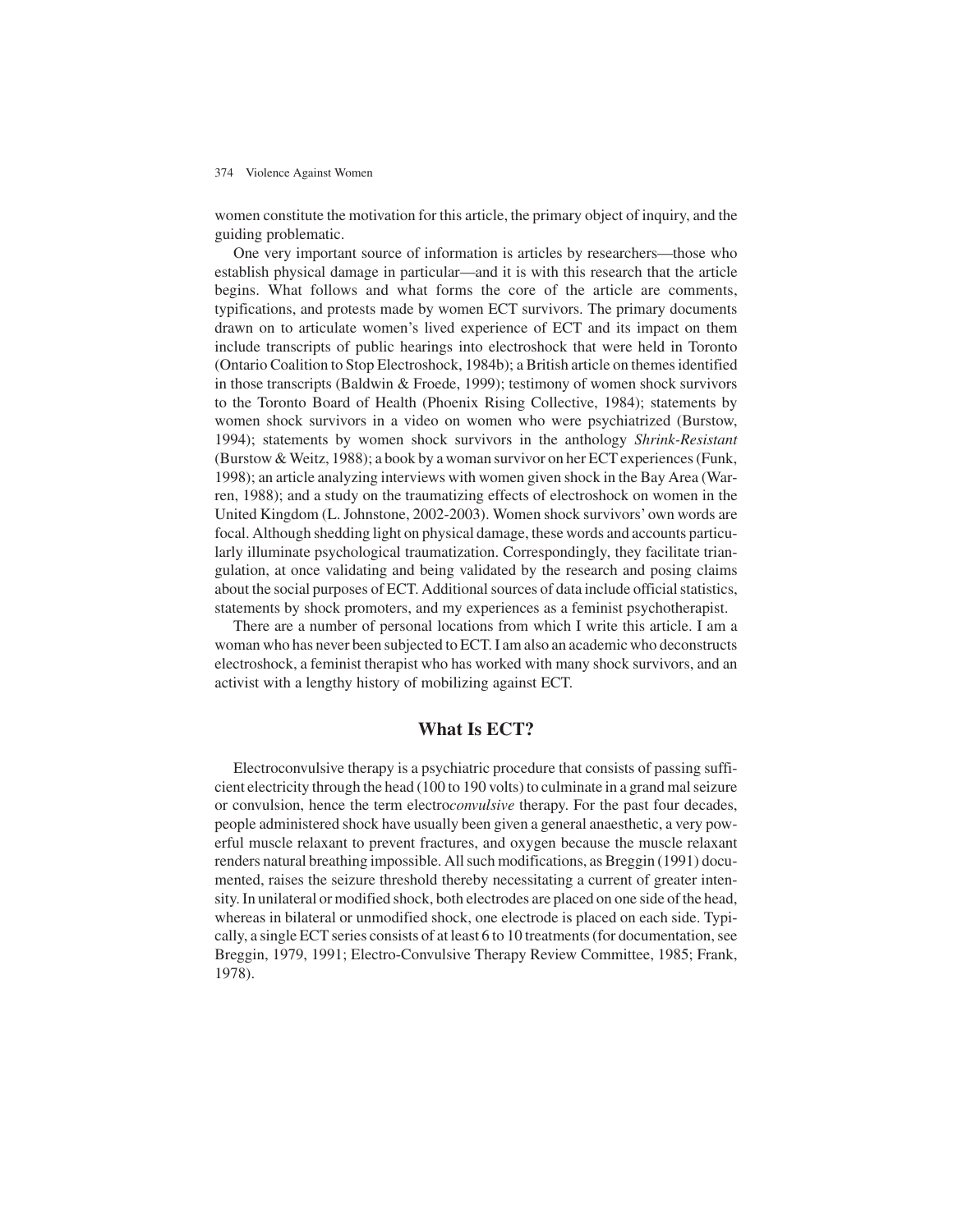# **Electroshock as Damage: The Research**

There is ample evidence that electroshock damages the brain—evidence that clearly substantiates the protests of survivors of ECT. As early as the 1950s, animal experiments established that ECT causes brain damage. The most definitive study was Hartelius (1952). In a double-blind portion of the experiment, the pathologist examined the slides of the brains of cats, one half of which had received electroshock. Significantly, based on the observable brain damage (cell death and hemorrhages), with almost complete accuracy, the pathologist was able to identify which animals had been administered shock.

To cite relevant research on human beings with respect to modified and unmodified shock, Weinberger (1979) found more cerebral atrophy in the brains of "schizophrenics" who have had ECT than those who have not had it. And in a computed tomography (CT) scan study, Calloway (1981) found a correlation between frontal lobe atrophy and ECT.

Memory loss, intellectual impairment, and the creation of neuropathology are standard and well documented. The Electro-Convulsive Therapy Review Committee (1985) concluded that ECT has an adverse effect on memory, resulting in retrograde amnesia (inability to remember things that occurred before the administration of ECT) and antegrade amnesia (inability to retain new learning or to remember events after ECT) and found that that memory loss ranges from minor and transient to extensive and long term. An experimental study by Templer, Ruff, and Armstrong (1973) established that ECT causes permanent memory loss and general intellectual impairment. Based on a critical review of the literature—including animal and human autopsy, epilepsy and seizure studies, and studies of memory loss and intellectual impairment— Templer and Veleber (1982) concluded that ECT causes permanent brain pathology. Also based on an extensive literature review, Breggin (1998) concluded, "ECT causes severe and irreversible brain neuropathology including cell death. It can wipe out vast amounts of retrograde memory while producing permanent cognitive dysfunction" (p. 27).

The widespread damage caused by electroshock, indeed, is so clear and dramatic it has led some scientists who oppose ECT to critically redefine the procedure, making the damage done a central part of the definition. Neurologist and electroencephalographer Sidney Samant wrote,

After a few sessions of ECT, the symptoms are those of moderate cerebral contusion, and further enthusiastic use of ECT may result in the patient functioning at a subhuman level. Electroconvulsive therapy in effect may be defined as a controlled type of brain damage produced by electrical means. (quoted in Breggin, 1991, p. 184)

Although minimizing the damage done, ECT promoters defend the use of shock based on its alleged effectiveness in alleviating depression and preventing suicide. A treatment, however, would have to be exceptionally effective to warrant brain damage and extensive memory impairment, for people need their brains to navigate the world;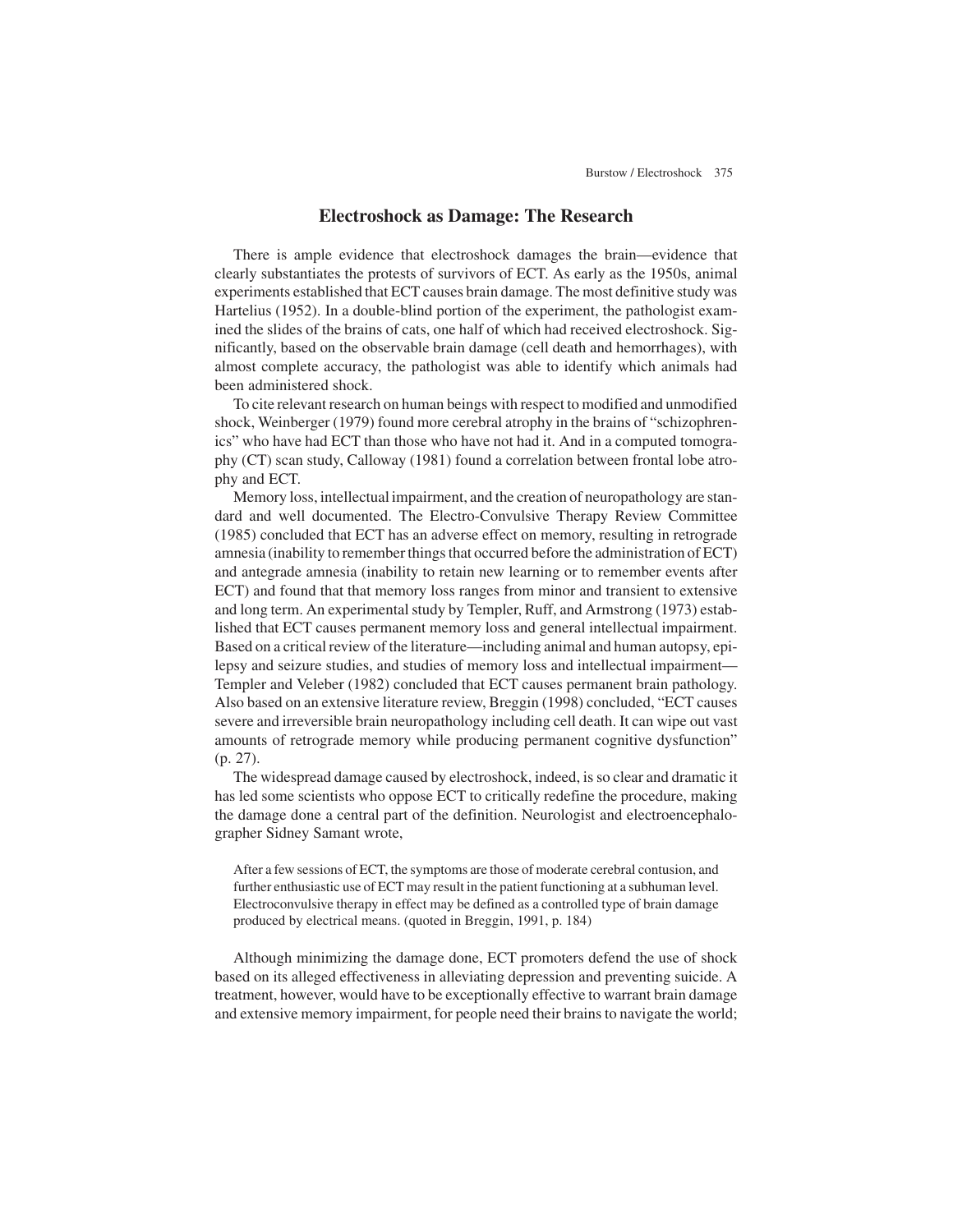and memory is the basis of personal identity and of human life as we know it. And yet electroshock has no special efficacy. In a rigorously controlled double-blind study, Lambourne and Gill (1978) found that a month after shock and simulated shock, there was no difference in improvement between the patients who were administered shock and the patients who were not administered shock. They concluded that shock does not produce a superior therapeutic effect and that its alleged effectiveness is probably because of placebo. Research by E. Johnstone (1980) and Crow and Johnstone (1986) produced similar results. Moreover, Crow and Johnstone found that people improved markedly on placebo or sham shock. And placebo, significantly, does not damage the brain or cause massive memory loss. Correspondingly, research on electroshock and suicide—for example, Avery and Winokur (1976) and Black and Winokur (1989) tell the same story: ECT has no effect on the suicide rate. Breggin (1991) concluded, "after more than fifty years there is no meaningful evidence that this dangerous treatment has any beneficial effect" (p. 207).

# **Effective With Respect to What?**

There is a clear discrepancy between the claims of effectiveness and the research findings. This long-standing discrepancy raises the question of whether psychiatrists' impression of effectiveness is based on something other than lowering depression and preventing suicide. Psychiatrist Peter Breggin (1991) attributed it to ECT's ability to control behavior via fear and punishment, and he called attention to the types of statements commonly made by colleagues wanting to give shock to a patient. For example, he cited colleagues saying, "let's throw the book at him" and a colleague telling the husband of a potential shock recipient that the treatment would help his wife "by virtue of a mental spanking" (p. 212). Such statements do indeed suggest that punishment and fear of ECT may be serving the purposes of control. In addition, psychiatry's long and documented use of terror and torture lends support to Breggin's position. I would draw attention in this regard to such torture apparatuses as the swivel chair and the ovary compressor and such torturous procedures as repetitively dunking a patient in ice water (for further details, see Frank, 1978; Szasz, 1977). These are ancient history to be sure; however, the haunting question of Jeanine Grobe, psychiatric survivor, (1995) seems apropos: "Is the terror inspired by the passing of electric current through the brain an improvement over the shock of being immersed in ice water?" (p. 103).

Breggin (1979, 1991) suggested an additional rationale on the part of psychiatry. He suggested that a good part of what is impressing the shock doctors is precisely the controlled behavior, memory loss, and intellectual impairment arising from brain damage. He also maintained that shock doctors are aware that brain damage is operant.

There is considerable merit to these claims. It is hard to believe that shock doctors are unaware of the extensive memory loss associated with electroshock, for in addition to an enormous literature to this effect, frequently after shock other patients and medical staff have to orient shocked patients, tell them who they are, and assist them as they try to relearn everyday routines (see, in this regard, Burstow, 1994). Correspondingly,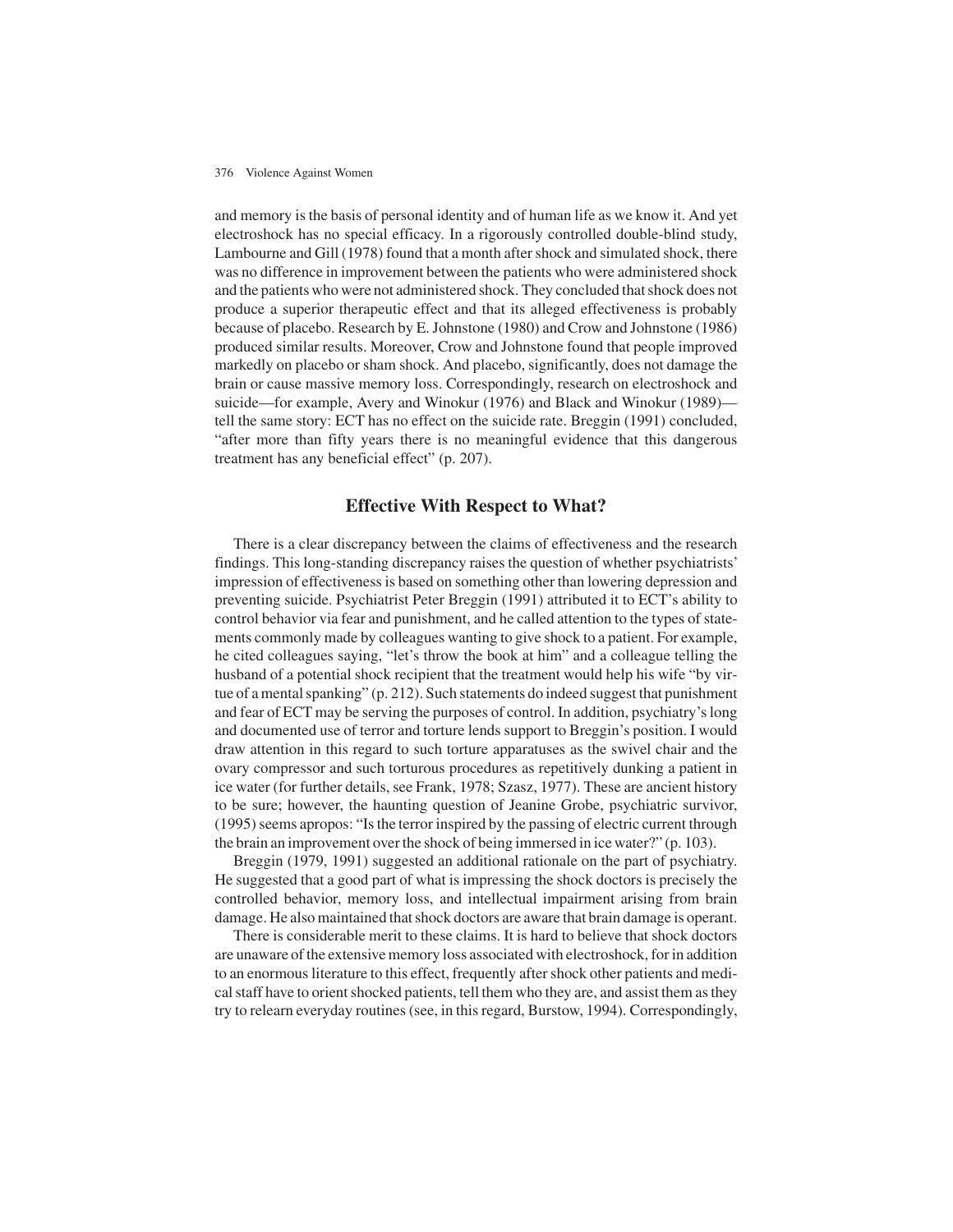psychiatrists who give shock have been known to make statements that show they are counting on memory loss. By way of example, at a review board hearing that I attended as an expert witness, the psychiatrist who was seeking permission to force electroshock on a woman who was not eating took the patient's lawyer aside and told the lawyer that electroshock would solve the problem, for after shock, the woman would not remember why she was not eating and so would likely resume eating. In addition, there is reason to believe that psychiatrists who administer electroshock are aware of damage beyond memory loss, and some may also be counting on that additional damage.

Significantly, it is not only scientists who oppose shock who have testified to its brain-damaging effects. So have some very influential shock promoters. Of course, brain damage is no longer acceptable to the general public. And accordingly, nowadays shock promoters routinely deny or minimize it. In the past, however, the climate was different, so the psychiatric profession had no need to deny brain damage. This being the case, statements about brain damage made by electroshock leaders in the past have greater credibility than current statements and are an important window into understanding the use of electroshock.

An example of a current leader in the ECT resurgence whose past statements contrast with current ones is Dr. Max Fink. Although he now suggests that teachers are needed to defend electroshock against attacks alleging brain damage, in the past Fink linked brain damage and dysfunction to electroshock and "improvement." Fink (1973), for example, suggested that improvement correlates with brain dysfunction, and he connected improvement with brain trauma, cerebral dysfunction, and organic brain syndrome.

Many earlier statements by leading shock promoters are even more blunt and alarming, for they explicitly identify brain damage as the therapeutic agent and make overt the intention to damage the brain. Abraham Myerson, a psychiatrist pivotal in popularizing electroshock, is a case in point. Significantly, in discussing the desirability of ECT-induced brain damage, Myerson stated:

I believe there have to be organic changes or organic disturbances in the physiology of the brain for the cure to take place. These people have for the time being at any rate more intelligence than they can handle . . . and the reduction of intelligence is an important factor in the curative process. (quoted in Breggin, 1979, pp. 142-143)

More extreme still is the work done and the statements made by Dr. Ewing Cameron. Renowned psychiatrist and one-time head of the World Psychiatric Association, Cameron embarked on a course of treatments and experiments that combined something he called "depatterning" and "psychic driving," and ECT was the agent used to effect depatterning. The stated purpose of the ECT or depatterning was to "wipe the mind clean" and to reduce patients to the operating level of infants (in this regard, see, e.g., Cameron, Lohrens, & Handcock, 1962). There is no question that Cameron was an extreme case and that he administered considerably more shock than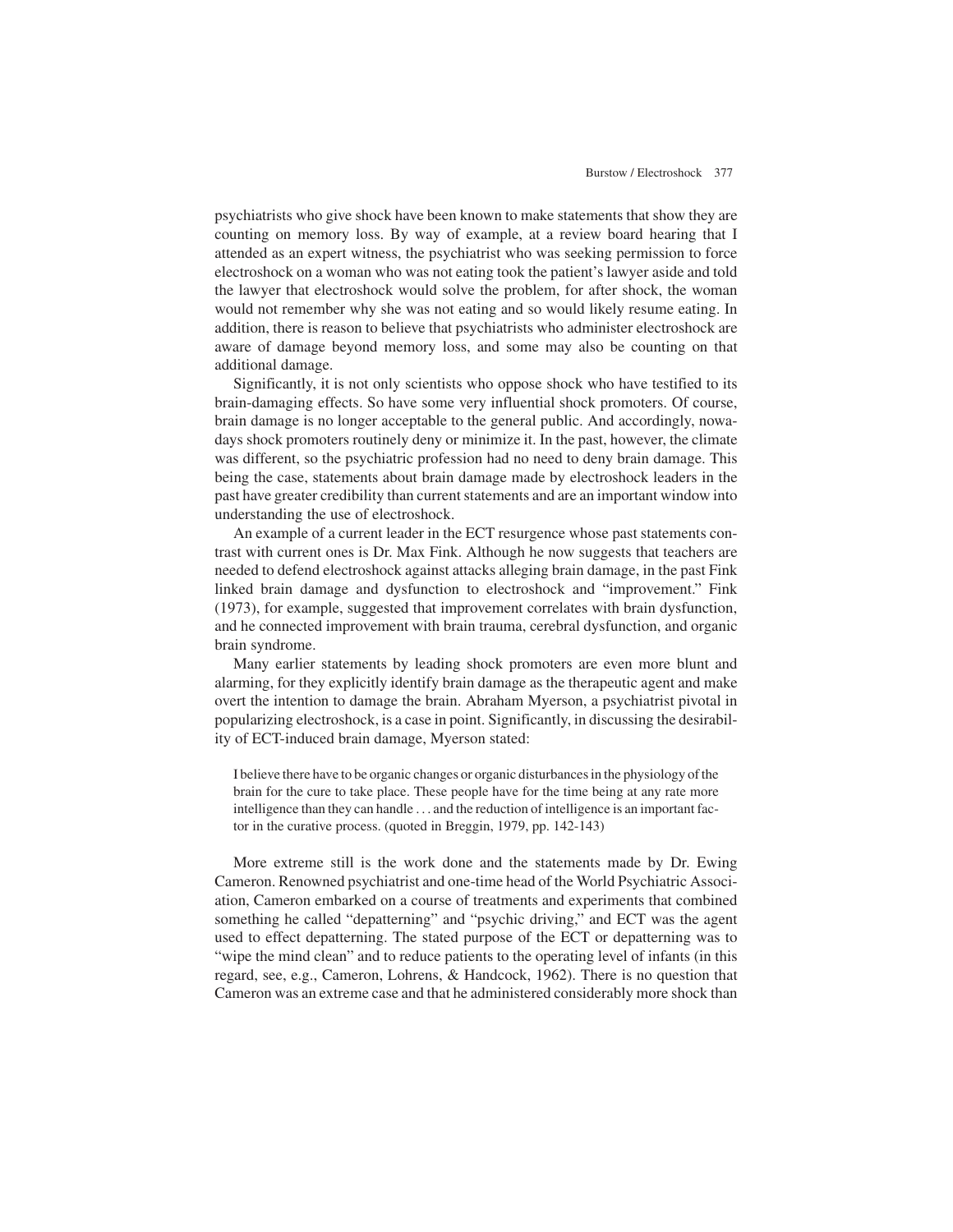was ever common. The extreme, however, serves to write large dimensions less visible in everyday use.

The point is clear. At best, damage to the integral person is being accepted as a necessary, even if unfortunate, part of electroshock. And at worst—and conventional and highly influential figures such as Myerson blatantly figure here—it is damage per se that is being seen as the source of the improvement; and it is damage per se that is being actively sought. In both cases, what is happening constitutes violence, and it is being made possible at least, in part, by a chilling disregard for people's brains.

Doctors, of course, can give electroshock for purposes of punishment and/or control without intending brain damage; and doctors can deliberately damage the brain without intending the damage as punishment or control. However, there is an overlap between these two dimensions that is meaningful. Significantly, as Breggin (1991) documented, routinely, shock doctors, including ones who actively promote brain damage, cite the patients' greater compliance as evidence of shock's effectiveness. Moreover, whatever the intention may be, brain damage renders patients more compliant and, as demonstrated in later sections of this article, the prospect of brain damage evokes terror and keeps patients in line.

## **Shock Statistics and the Shocking of Women**

Throughout the history of ECT's popular use, one statistic remains constant. Women are subjected to electroshock 2 to 3 times as often as men. To cite as examples statistics from different eras and locations, a 1974 study of electroshock in Massachusetts reported in Grosser (1975) revealed that 69% of those shocked were women. By the same token, figures released under the Freedom of Information Act (Weitz, 2001) show that for the year 1999-2000 in Ontario, Canada, 71% of the patients given ECT in provincial psychiatric institutions were women, and 75% of the total electroshock administered was administered to women. Another statistic that seems relevant is that approximately 95% of all shock doctors are male (see Grobe, 1995).

Factor in these statistics and a frightening and indeed antiwoman picture of ECT emerges: Overwhelmingly, it is women's brains and lives that are being violated by shock. Overwhelmingly, it is women's brains, memory, and intellectual functioning that are seen as dispensable. Insofar as people are being terrorized, punished, and controlled, overwhelmingly those people are women. And what is likely not coincidental, almost all the people making the determinations and wreaking the damage are men.

Now as lawyer and shock survivor Carla McKague pointed out (Burstow, 1994), psychiatrists who promote shock frequently defend the ratio by arguing that shock is most commonly given for depression and that women are depressed approximately 2 to 3 times more often than men. And there is some truth in the position. Indeed, given a sexist society, women have reason to be more depressed. The defense, nonetheless, is empty. Brain damaging, controlling, and terrorizing women hardly changes the oppressive conditions in which women live. In addition, as has already been shown, electroshock has no special efficacy in relieving depression. Moreover, as the Electro-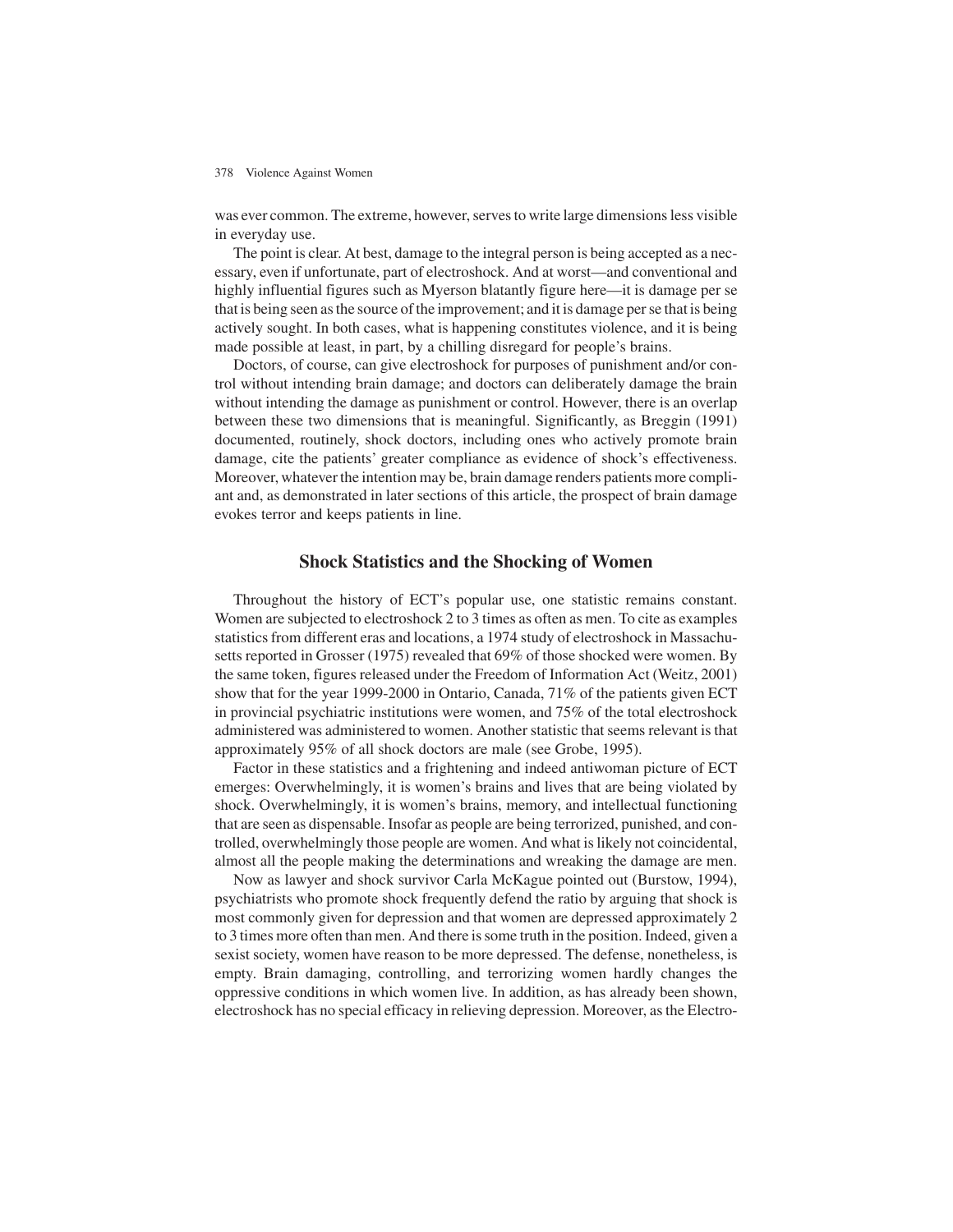Convulsive Therapy Review Committee (1985) found, women are electroshocked 2 to 3 times as often as men irrespective of whether or not they are depressed, irrespective of diagnosis.

None of the justifications add up. Indeed, it is difficult even to make any sense of what is happening unless we shift the lens and either dispense with notions such as "treatment" or, what seems more apt, seriously downplay them. The point is, despite the medical arena in which it is played out, what we appear to be seeing is battery, not legitimate treatment. And although battery is horrific regardless of who is being battered and so we must also be concerned for male victims, we are particularly seeing women targeted. Decades ago, Ollie May Bozarth, a psychiatric survivor, (1976) dubbed shock "a gentleman's way to beat up a woman" (p. 27), and there appears to be merit to this description. Although the medicalization camouflages the assault, overwhelmingly electroshock constitutes an assault on women's memory, brains, integral being. And this being the case, electroshock may be meaningfully theorized as a form of violence against women.

Something of the purpose of this violence is hinted at in Breggin's (1991) reference to a colleague who urged a husband to agree to the shocking of his wife because it would help, functioning as a "mental spanking" (p. 212). As feminists, it is critical that we understand this violence better, however. And it is critical to approach the issue from the standpoint of those most effected and to make their testimony and the everyday problematics of their lives central to our inquiry.

# **Taking Seriously What the Women Survivors Say**

## **Damage, Impairment, and Their Impact**

Damage to the brain, impairment of memory and other cognitive functions, and the dismal effects on the women's lives are particularly common themes that appear again and again in women survivors' testimony. Significantly, although shock had not been described to them as something that would create any significant cognitive impairment, when they began receiving ECT, all 10 women shock recipients discussed in the article on women electroshocked in the Bay Area (Warren, 1988) thought that the purpose of electroshock was to erase memory. Correspondingly, all women shock survivors interviewed for the video (Burstow, 1994), all women shock survivors who testified in front of the Toronto Board of Health (Phoenix Rising Collective, 1984), and all but one woman survivor who testified in the 3 days of hearings at Toronto City Hall (Ontario Coalition to Stop Electroshock, 1984b) spoke at length about their difficulty navigating the world because of electroshock-induced damage. Most women testified that the damage was extensive, that much of it was permanent, and that it had profoundly disrupted their lives. All but one woman who testified at the public hearings called for the total abolition of ECT on the grounds of the damage done and the problems caused. Examples of specific problems listed by women include not being able to remember events that happened or people they knew before shock, not being able to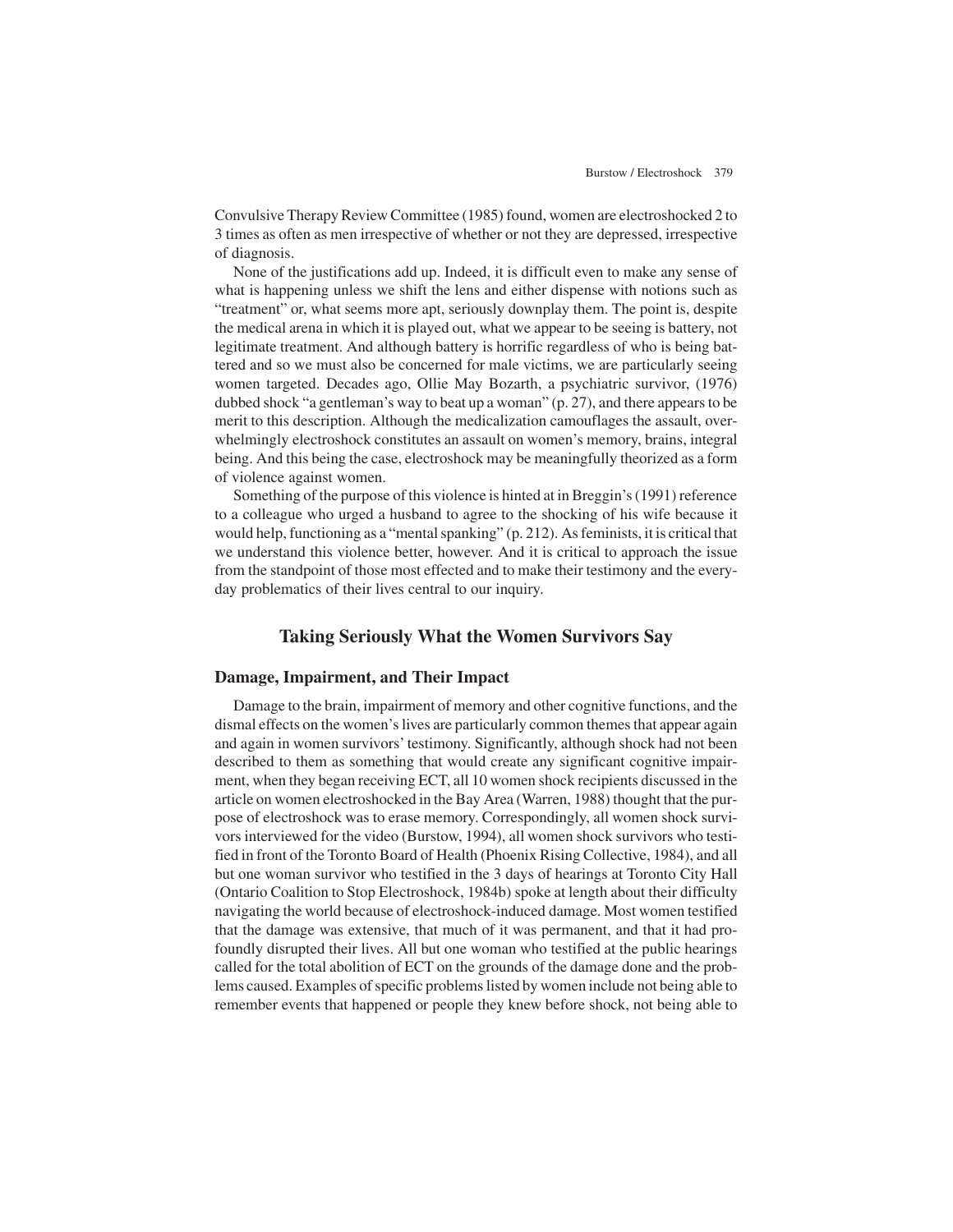remember conversations, not being able to perform the kind of jobs that they once did, loss of skills, the sense of being diminished, and profound alienation.

Telling, in this regard, is the following excerpt from Connie Neil's testimony to the Toronto Board of Health:

I was . . . studying playwriting. As anybody knows, the kind of creative writing that you do . . . depends very strongly on what you are made up of, what your past memories are, your past relationships, how you deal with other people, how others deal with other people—all these things. I can't write any more. . . . Since the shock treatment, I'm missing between eight and fifteen years of memory and skills; and this includes most of my education. I was a trained classical pianist. ...Well, the piano's in my house, but . . . it just sits there. I don't have that kind of ability any longer. It's because when you learn a piece and you perform it, it's in your memory. But it doesn't stay in my memory. None of these things stay in my memory. People come up to me . . . and they tell me about things we've done. I don't know who they are. I don't know what they're talking about, although obviously I have been friendly with them. Mostly what I had was . . . modified shock, and it was seen as effective. By "effective" I know that it is meant that they diminish the person. They certainly diminished me. . . . I work as a payroll clerk for the Public Works Department. I write little figures, and that's about all. . . . And it's the direct result of the treatment. (Phoenix Rising Collective, 1984, pp. 20A-21A)

Connie's comment on effectiveness is apropos. Although she was told nothing about any damage ensuing, she identified the same modus operandi and goal as the early shock doctors. "By effective," she stated, "I know that it is meant that they diminish the person." In line with this generalization, the life details that she relays indicate extensive antegrade and retrograde amnesia. They indicate cognitive impairment, skills loss. The results for her, as she articulated them, are interference in social functioning and profound personal, creative, and spiritual diminishment.

Damage to memory and profound interference in family and other social life are similarly highlighted in Shirley Johnstone's testimony (Phoenix Rising Collective, 1984):

The damage done to my brain . . . is still evident. . . . The memory loss is especially painful, since I could not remember a lot of times while the children were growing up. . . . The two older children—I do not remember their graduation. Many times, my family and friends would bring up happenings that I had to question them about, to test whether my memory would return. Usually not. I feel so alien because of this damage. I used to cover up a lot of times, thinking that if I listened more and rested a lot before going out, it would be easier. . . . One of my children's school interviews was terrifying, because I didn't want to reveal . . . the gaps in my memory—I was still in the closet. Finally when the anxiety got so bad, I would completely avoid people. (pp. 21A-22A)

Like Connie's testimony, Shirley's testimony speaks to brain damage and extensive memory impairment. Her testimony is particularly instructive, however, in revealing the social and psychological cost of the impairment. Memory loss isolates her from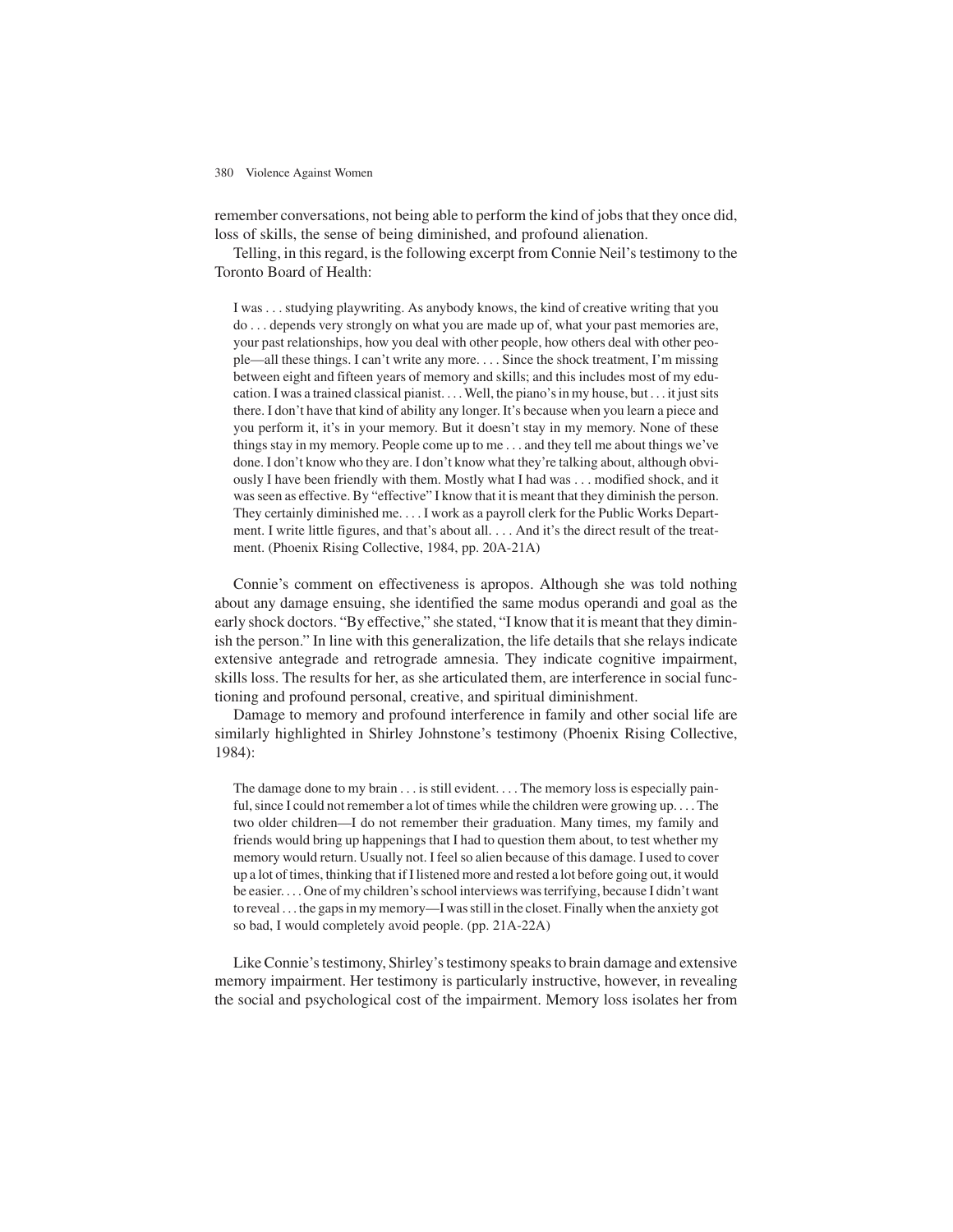others, interferes with her as a mother, and brings with it shame, alienation, anxiety, and a profound sense of being diminished.

Connie and Wendy (Funk), I might add, as well as numerous other women testified that they were given shock not long after the birth of a child. What their testimony suggests is that women are being subjected to brain damage at least, in part, to deal with the effects of postpartum depression, a completely natural phenomenon that everyone knows is temporary. And significantly, no one informed them they could be damaged this way. Indeed, no one warned any of the women in any of these sources that any extensive or permanent damage could ensue. The disrespect for women and women's brains is evident.

Further insight into the kind of life this impairment can force on women is found in Sue's statements in the Burstow (1994) video. She spoke of continued inability to remember conversation. "I'll be talking to you today," she pointed out, "and tomorrow, it'll be hard for me to recall a lot of our conversation" (n.p.). She spoke of needing to take notes throughout the day just to get by. Wendy Funk (1998) and Linda Macdonald (1988) revealed just how intransigent and extensive the memory loss can be. Wendy found herself being cared for by a husband and children whom she never came to remember. Linda spoke of what it means to navigate life without any memory of her life prior to shock. Although Linda is an extreme example, the overwhelming majority of the women in all the sources drawn on felt as if their life and identity were stolen from them.

Although it figures in the discourse less frequently and less urgently, some women additionally refer to more extensive bodily injury. For example, Wendy (Funk, 1998) referred to permanent damage to her knee as a result of the seizure. And Shirley, who was given modified or unilateral shock, and so would expectably be affected more on one side than the other, refers to general bodily weakness but particular weakness on the right side, stating:

It became very difficult to lift my lower spine and middle back. . . . When I am tired, there are times my mouth will not form words. At times, I have lost the use of my right arm and right leg. (quoted in Phoenix Rising Collective, 1984, p. 22A)

## **High-Level Categories: Assault and Trauma**

Repeatedly, women's testimonies connote a sense of the entire process as an ongoing assault: being strapped down, being herded into the room, one's head being encased in a band, being unable to breathe, being rendered unconscious, having one's body violated by shock, being brain damaged. In this regard, one woman in the L. Johnstone (2002-2003) study reported, "I feel like I've been gotten at, bashed, as if my brain has been abused"; and another reported, "it can feel like a brutal assault on you" (p. 46). Some women explicitly identified the process as torture. Sue, for example, stated:

All the therapy in the world is not going to erase the scars of being dragged into a room, having a band on your head, and having your brains fried. People say there's no torture in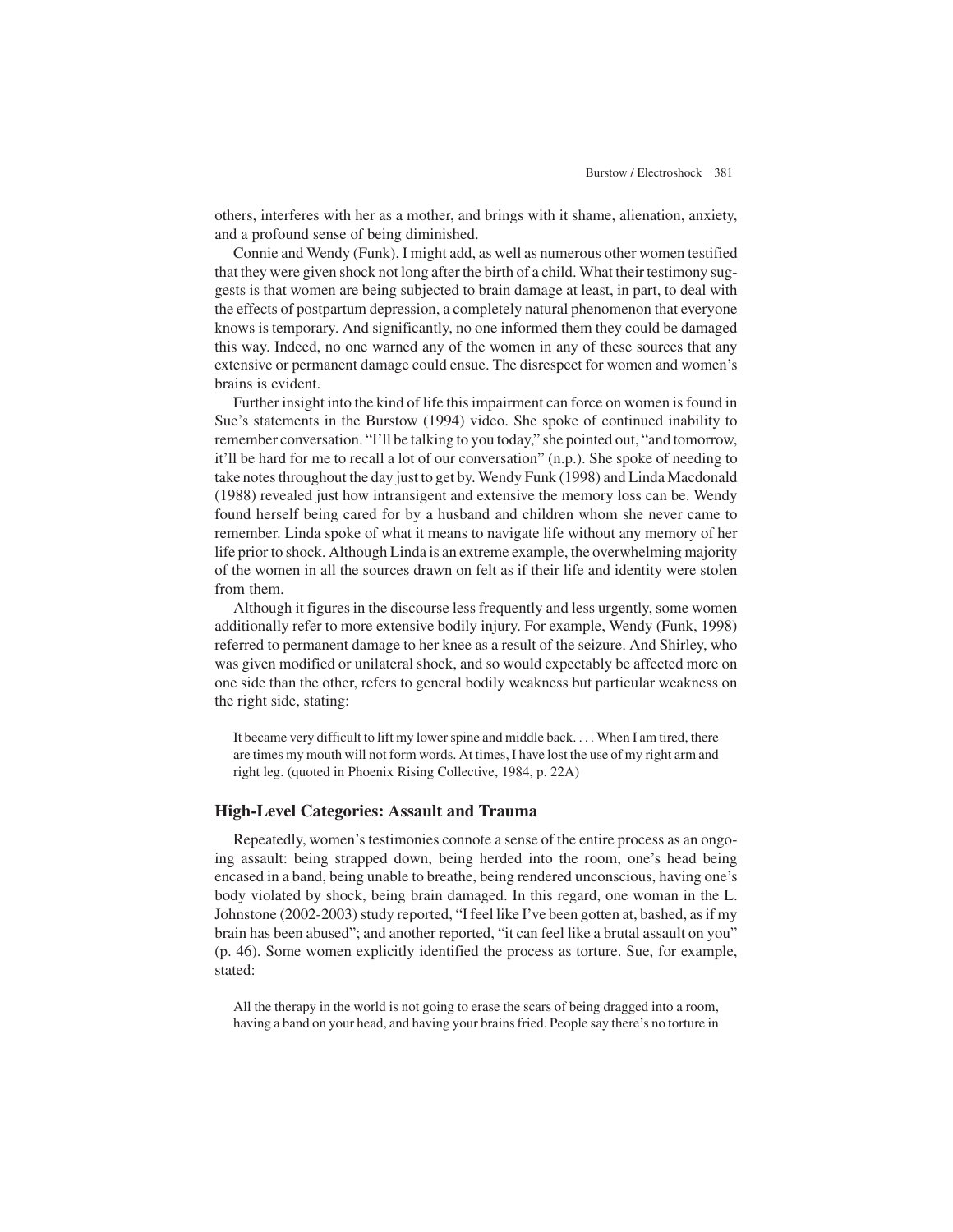Canada. That's pure bullshit. And excuse my language. There is torture being paid for by the Ministry of Health. (quoted in Burstow, 1994, n.p.)

Figuring in the sense of assault is the sense of being treated like an animal, a sense of being led to the slaughter. A case in point is a survivor who explicitly spoke of "the feeling of being led to the slaughter on treatment mornings and knowing when they put the needle in, it meant blackness and waking up with the splitting headache and not knowing where my room was even" (quoted in Ontario Coalition to Stop Electroshock, 1984b, p. 180).

Assault, significantly, is traumatizing to varying degrees. It is not surprising to find, therefore, that although women seldom use the word *trauma* when referring to the process, women's testimonies blatantly speak to trauma and, indeed, to trauma in the extreme. Researcher Lucy Johnstone (2002-2003) identified electroshock-induced trauma in survivors of childhood sexual abuse who are shocked as adults. She also identified traumatic elements in all the women shock survivors interviewed in her study. The trauma, however, is more complete than even this author suggested, and it is very extensive and very pronounced. Testimony in all sources used for this article typically highlighted extreme states of terror, the feeling of being powerless, the sense of being humiliated and degraded, the subjective sense of annihilation, of dying. These typifications are in line with standard definitions of *trauma*: Herman (1992), for example, who defined *trauma* in terms of traumatizing events and responses involving terror, loss of control, the threat of annihilation. Although degradation, I would add, is not standard in all trauma, it is standard in trauma involving assault. Accordingly, the narratives may be construed as showing that ECT blatantly traumatizes women subjected to it and that the trauma in question is essentially the same as trauma traditionally associated with assault.

To break this down, terror is expressed by woman after woman who has been electroshocked, with terror frequently uniting with death imagery. "I felt as if I was dying every time one of them was administered," testified a woman at the Public Hearings (Ontario Coalition to Stop Electroshock, 1984b, p. 184). "I was terrified," asserted Funk (1998, p. 55). "You dread it," stated one of the women in L. Johnstone's study (2002-2003), "your heart starts pumping and here we go again. It's like going to your death, your doom" (p. 49). Annihilation, correspondingly, is particularly evoked in Connie's description: "Your heart's a muscle, and your lung's a muscle, and all of your muscles stop, and each time, you feel like you are dying, and then they shoot electricity through your head, and then you don't know anything" (quoted in Burstow, 1994, n.p.).

The feelings of humiliation and degradation are equally evident in the testimony, and as with the sense of death and doom, they are tied to the assault, to the sense of being purposefully mistreated. Telling in this regard are these descriptors quoted by Baldwin and Froede (1999): " I felt like an animal" and "they strip you of your selfworth" (p. 185). By the same token, a woman in the L. Johnstone (2002-2003) study remarked, "I felt as if I was a non-person and it didn't matter what anybody did to me"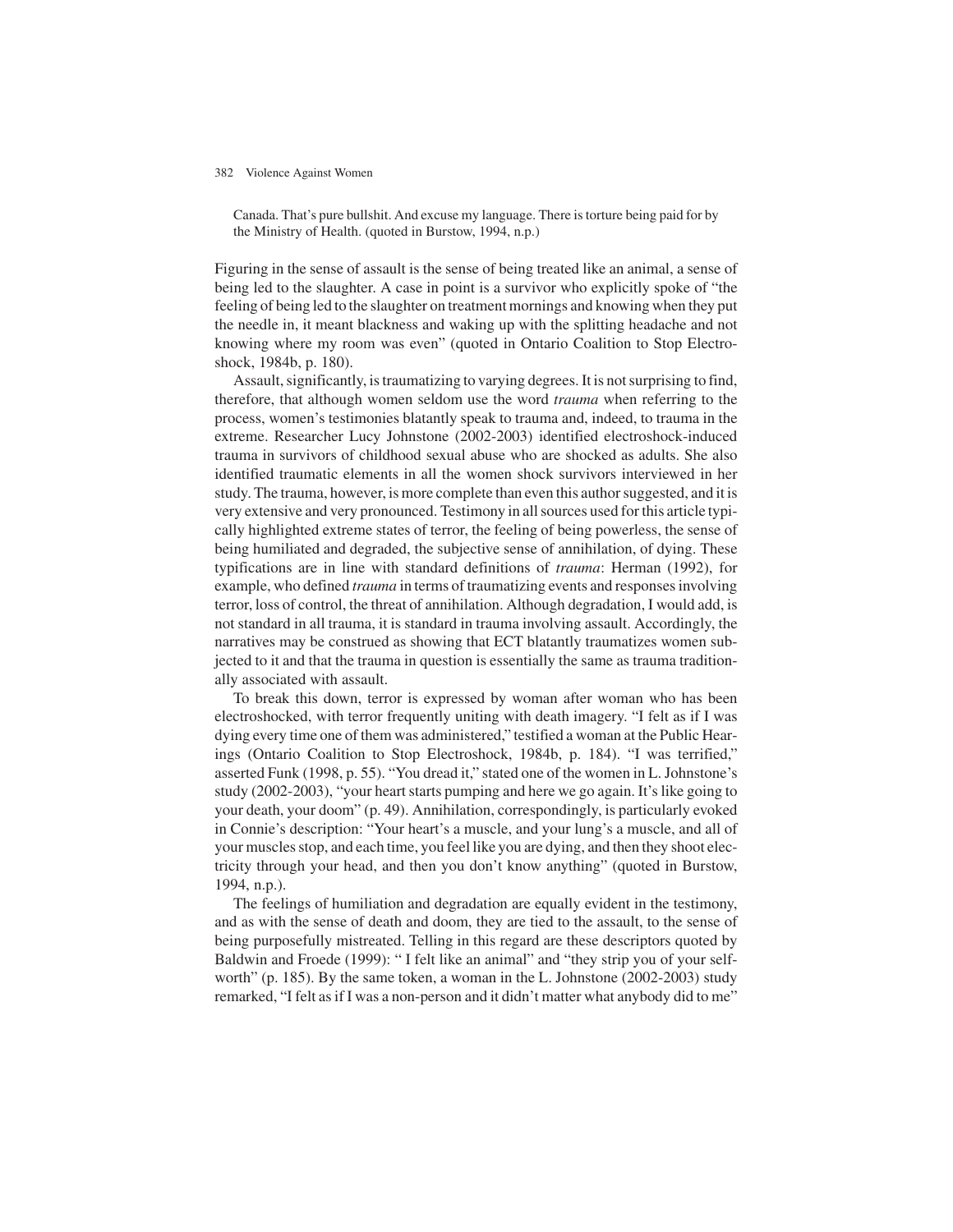(p. 49). Statements like these, it should be noted, are hauntingly similar to the statements we find in standard literature on domestic abuse (see, e.g., Martin, 1981).

Similarly, the women typically expressed a sense of having no control, of being powerless. For example, a woman at the public hearings testified, "I never felt so helpless in all my life" (quoted in Baldwin & Froede, 1999, p. 185). And L. Johnstone (2002-2203) typified the women in her study as expressing feelings and thoughts that connote being "helpless, out of control" (p. 49). The sense of helplessness joins with the sense of diminishment in women's depiction of themselves as being infantilized (see, e.g., Baldwin & Froede, 1999, pp. 184-185).

Terror, humiliation, and a sense of helplessness, significantly, stem at once from the damaging and terrorizing treatment in itself and from the treatment in the context of an institution that routinely wrests control away, that routinely traumatizes. The context is such, correspondingly, that it mutually constitutes the woman shock recipient as a powerless child who knows that she will not be heard, and the presiding male as allpowerful parent who knows what is best for this child and will enforce it. Velma Orlikow's compelling description illustrates one of the ways these different elements can come together in the traumatizing present:

I never saw him once that I wasn't afraid. Every time I saw him coming down the hall, I'd shake with fear. . . . I'd say, "'I can't, I can't take it any more. I don't think this is doing me any good. I feel worse." And he'd walk down the hall a little way and put his arm on my shoulder and say, "Come on now, lassie, you know you're going to do it." (quoted in Burstow & Weitz, 1988, pp. 202-204)

As with all or almost all trauma, the effects of the trauma remain. It is significant to note, women explicitly refer to the low self-esteem and the sense of powerlessness continuing (see, e.g., Burstow, 1994). As is common in trauma, however, it is the ongoing fear that is most emphasized. Typical in this regard is Connie Neil's statement: "But the biggest thing, I think, is the business about the terror and the violence. This just doesn't go away. All I did was have a baby. And look what they did to me" (quoted in Burstow, 1994, n.p.).

## **Witnessing Trauma or Vicarious Traumatization**

Just as others who witness standard woman battery are commonly traumatized on a long-term basis just by witnessing the violence, the electroshock hearings demonstrated vicarious or indirect trauma to psychiatric survivors who have not themselves been electroshocked. As the women clarified, the source of the trauma is witnessing people lined up on stretchers on ECT mornings, then discovering in horror what these same people look like in the days, weeks, and months that follow. "It was terrifying," testified one woman at the hearings,

it was really a terrifying experience to watch these people go through the process and then be totally out to lunch, not able to carry on a conversation, not able to recognize the people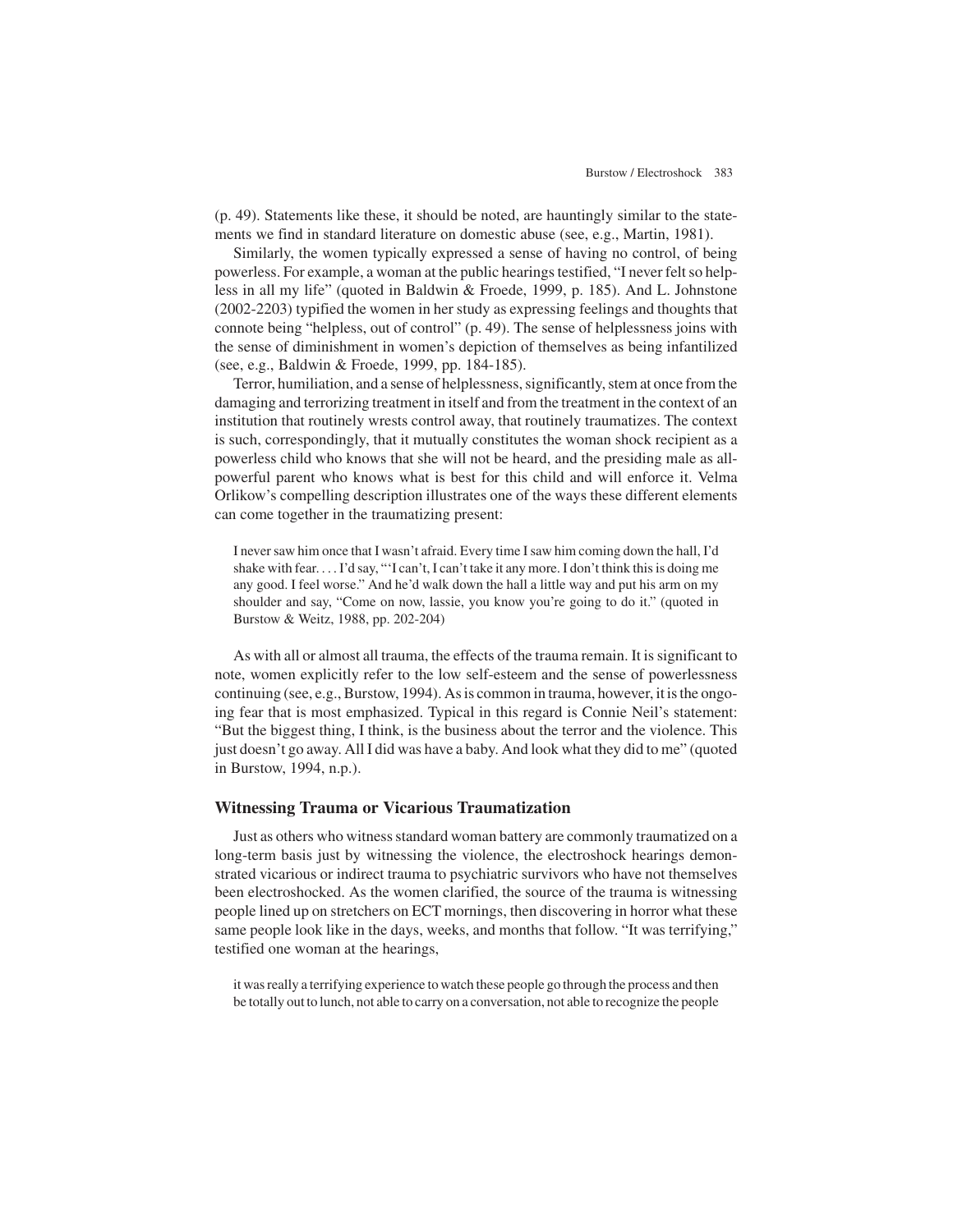they had close relationships with for the past three or four weeks, watching them being turned into instant vegetables. (Ontario Coalition to Stop Electroshock, 1984b, p. 161)

Another woman, Neira Fleischmann, testified that she was terrorized as a result of witnessing fellow patients subjected to electroshock, that it resulted in personal harm, and that she continued to have "regular nightmares about it" (see Ontario Coalition to Stop Electroshock, 1984b, pp. 215-216). Her testimony about being traumatized, moreover, is supported by her poetry, as seen in these lines in her poem "ECT":

Outside the air grows heavy. I image spectacles of smoke and fire; Flashing burns and slow asphyxiation. I think of torture for breakfast. Eyes like smoldering charcoal Peer at me and turn away. I force myself to look (it's not a matter of decision). Feet twitch through half-open curtains Drops of blood around a bed A few electrodes on the floor, hastily discarded the memories they've seared Into ashes and ambers. (Fleischmann, 1988, pp. 220-221)

Nira had witnessed violence and had become the traumatized person that such witnessing engenders.

## **The Social Control of Women**

The suggestion that electroshock is punishment is likewise supported by the testimony of women ECT survivors. Although not all women who experience electroshock as assault see it is as punishment, the two typifications frequently go together. In this respect, Connie Neil stated, "It was meant to be punishment" (quoted in Burstow, 1994, n.p.). Correspondingly, women report having wondered at the time what they did wrong to deserve such punishment (see L. Johnstone, 2002-2003, p. 49).

Accompanying the theme of electroshock as punishment, though more pervasive than this theme, is the theme of electroshock as a form of control. The process itself, as has already been shown, is experienced as inherently controlling, with people brought in bound, with people losing consciousness, with people unable to breathe, with the male as powerful helper taking control of woman as the helpless child. More significantly, woman after woman maintained that despite the rationales used, the real purpose of the electroshock was social control. Cognitive impairment or memory loss was frequently identified as the means. The implicit rationale is: What cannot be remembered, cannot be repeated or acted on. Correspondingly, if people are so impaired that they cannot function, behavior seen as undesirable may be curtailed. It is not only those few women who later discovered they were subjected to electroshock for the expressed purpose of "depatterning" that equated ECT, cognitive impairment,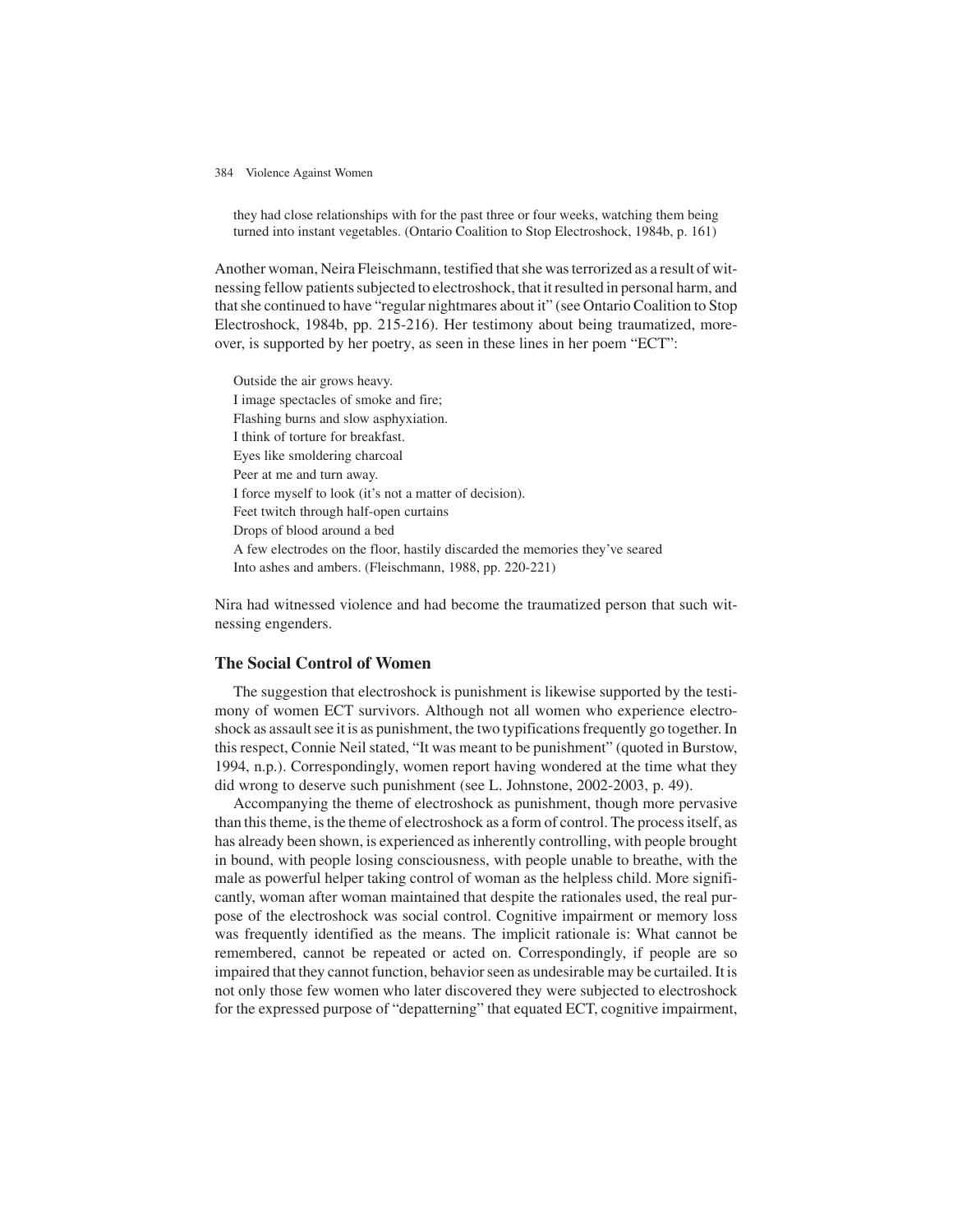and intentional control; so did many other women in the sources examined (see, in particular, Funk, 1998; Ontario Coalition to Stop Electroshock, 1984b; Warren, 1988).

More commonly, women testified to being controlled via their fear of ECT. What women were testifying to, in effect, is that they are being kept in line, kept within certain bounds via the fear of further electrical assault and its results. Connie Neil, once again, is instructive. At the public hearings, she stated, "there was always the fear . . . that you are going to appear a little outside the norm. You must not be anything that is outside the norm because . . . if you are, you will be taken to a hospital, you will be strapped down, and you will be given electroshock" (Ontario Coalition to Stop Electroshock, 1984b, p. 90). She made the point even more forcefully in the Burstow (1994) video:

but the biggest thing . . . is the business about the fear and the violence. This is something that doesn't go away. All I did was have a baby. And look at what they did to me. Now if I really did something, what would they do to me next? So you be very very careful. You be very very quiet. . . . You fit in. You play a role. (n.p.)

The "mental spanking" referred to by Breggin's colleagues is apropos, though it trivializes what is happening here. ECT appears to be effective in the way abuse is always effective: by inspiring fear of further violation. There is evidence, additionally, that a vicious cycle sets in, with ECT used to stop women from complaining about the effects of ECT. Many women testified that they were chastised when they spoke of the treatments making them worse, were ordered to stop "acting out," and were warned that continued complaints would be interpreted as illness and would result in further "treatment." In addition, women reported protecting themselves by obeying (see, e.g., Funk, 1998).

Some women psychiatric survivors who had not been shocked similarly testified that the fear of shock had kept them in line, with a number implying that this control over them was purposeful or quasi-purposeful. For instance, one of the psychiatric survivors who testified at the hearings in this regard said, "and it was a threat to those of us who were not to receive ECT . . . to get our act together really quickly or else this was going to happen to us. It was never stated but it was implicit" (quoted in Ontario Coalition to Stop Electroshock, 1984b, p. 161).

Add all this together and what emerges is a picture of ECT functioning to eradicate thoughts and skills (including those on which independence is based), to punish, to threaten those given it and those witnessing it, and to silence objection even to the assault itself. What emerges, in other words, is a formidable and comprehensive method of social control. The fact that such control is primarily exercised over women would raise the question of gender role enforcement, even if women's own testimony did not suggest it. Women's testimony, however, clearly suggests it.

To varying degrees and in varying ways all of the women's testimonies suggest patriarchal control, with many of the women experiencing themselves as being overtly kept in line as women. One of the themes that recurs in the sources is ECT used to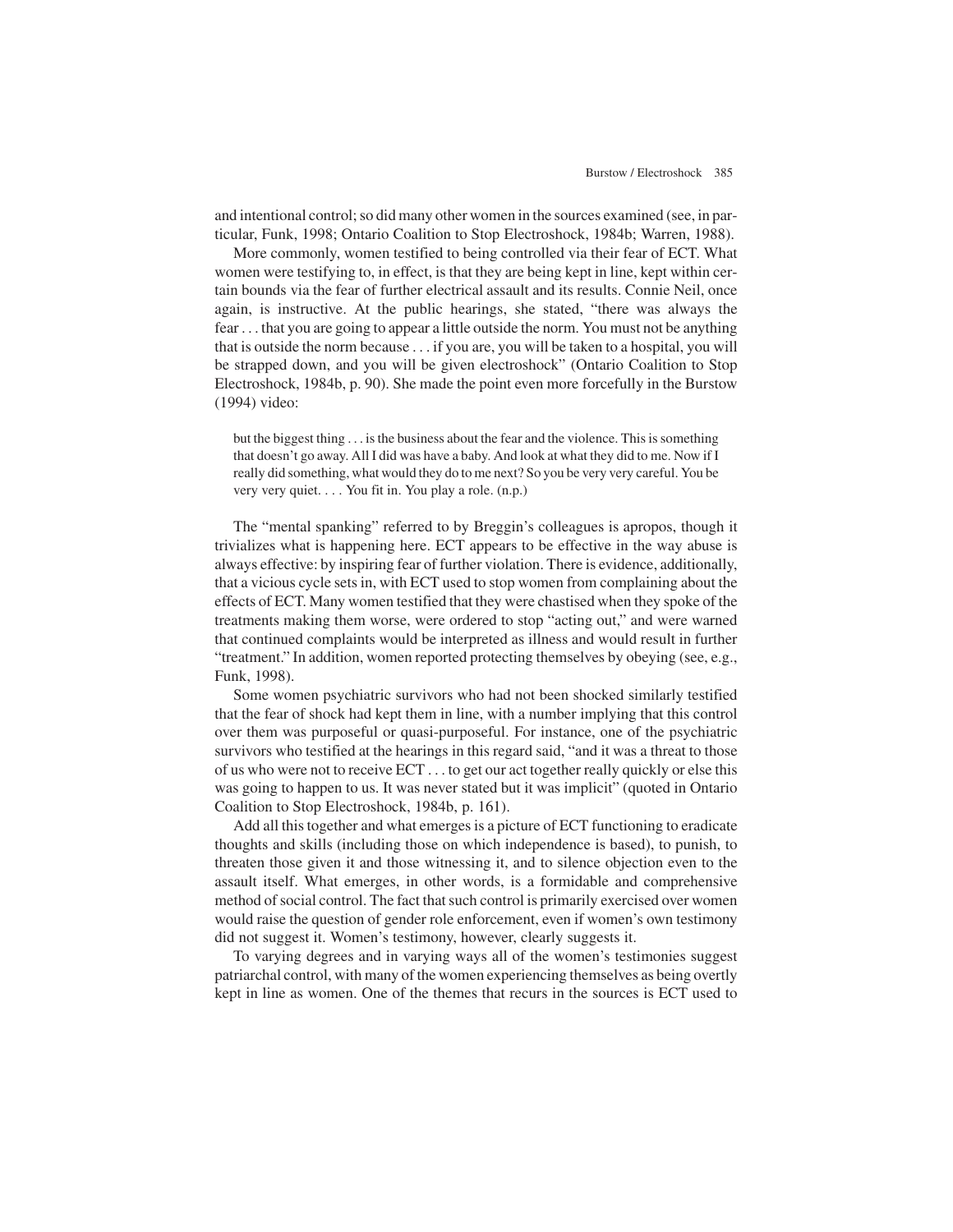enforce heterosexuality. An example is Sheila Gilhooly, who reported being electroshocked explicitly for her sexual preference:

I told my shrink I didn't want to be cured of being a lesbian. He said that just proved how sick I was. He said I needed shock treatment. . . . Nineteen shock treatments, and I still didn't want to be cured of being a lesbian. (quoted in Blackbridge & Gilhooly, 1988, p. 45)

Electroshock to keep women sexually unavailable to other women is evident.

Control over wives figures particularly centrally, generally with the psychiatrist seeking this control, sometimes with the husband tricked into cooperating, sometimes with the husband actively instigating, frequently with the husband colluding with the medical profession so that women end up caught in a comprehensive medical-marital web of control.

Wendy Funk's (1998) story explicitly focuses on electroshock as wife control. In 1989, Wendy was subjected to electroshock largely at the instigation of a doctor. Commenting on the sexism, Wendy reported the following conversation between her husband and the doctor:

"Can't you tell her to . . . spend more time at home?" Dr. King asked.

"So you can't control your wife's behavior?" Dr. King asked. (p. 15)

Dr. King "explained" to Wendy that her "problem" arose from neglecting her house and being consumed by "feminist-type thinking" (p. 48). Locked in a psychiatric institution, with her husband urging cooperation and her doctor threatening to ship her far from her family if she did not agree to shock, Wendy signed for and was subjected to a series of ECT. Despite the extensive amnesia that resulted, Wendy wrote that the psychiatrist later pressured for further shock, telling her, "You really should have ECT for the sake of your family if nothing else. Making Dan worry about you so much is not a good thing for a wife to do" (p. 91). Patriarchal enforcement of stereotypical wife and mother behavior is evident, in this case with doctor as instigator and husband as reluctant participant.

The stories of the women who testified at the public hearings, the stories in the videos, and the stories in the feminist research suggest that patriarchal conceptualizations of wives and mothers permeate the use of electroshock. Although the influence of such conceptualizations was sometimes subtle, in many instances it was very blatant indeed. "Why don't you care for your baby? Why don't you care for your husband? Why don't you smarten up?" Connie Neil reported being asked before the electrical assaults began (quoted in Ontario Coalition to Stop Electroshock, 1984b, p. 87). A number of women explicitly saw shock's purpose as "fixing" the problems in the marriage with "fixing" them as the route, and they were duly angry. "Shock treatment is a helluva of a way to treat marital problems," objected one woman in the Warren study (1988, p. 296).

<sup>&</sup>quot;I try but she doesn't listen to me," Dan joked.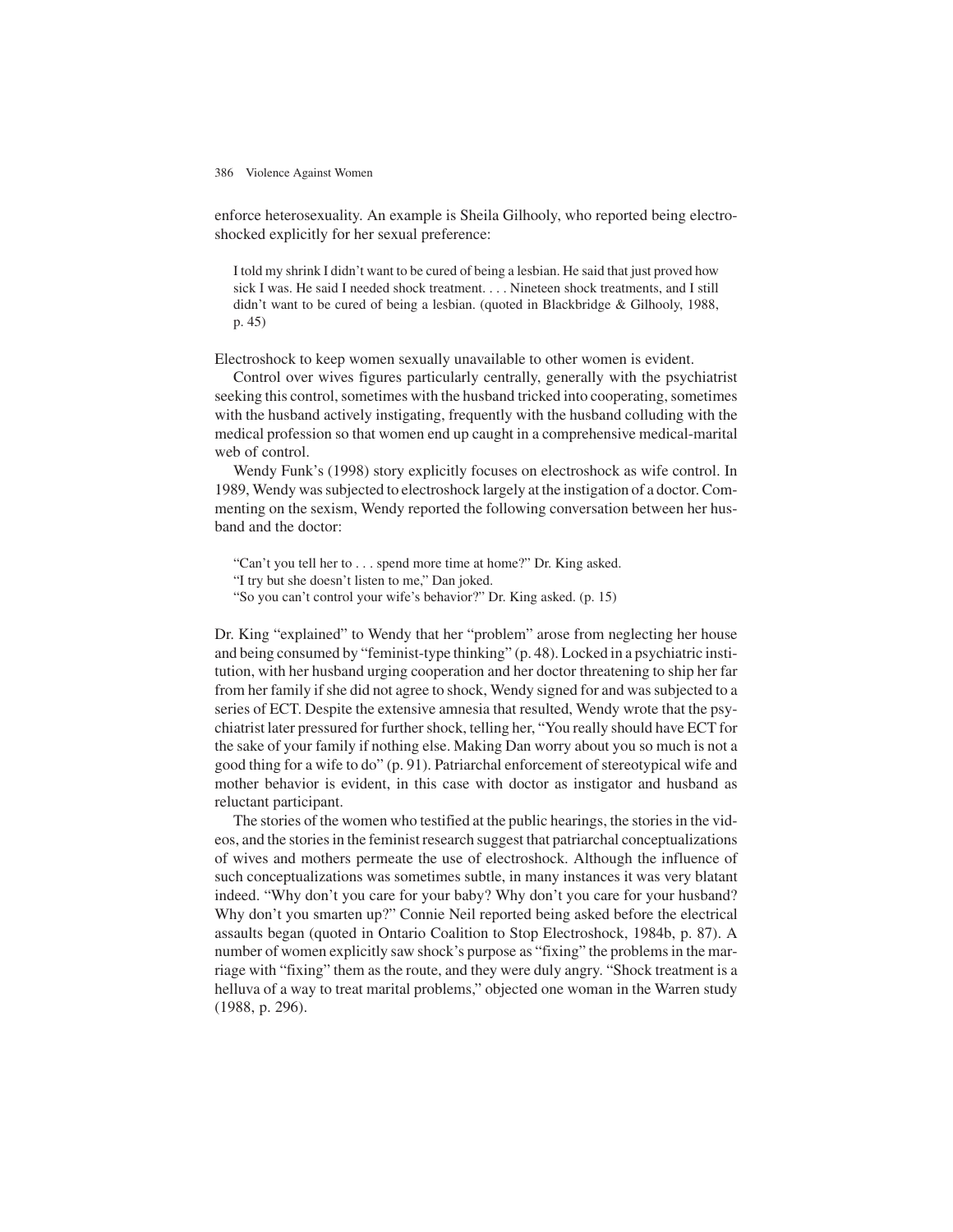Most of the women survivors at the hearings and most of the women in the research received ECT as a result of their husband signing the consent form. In some cases, husbands appeared to have signed without any clear idea what ECT would do to their wives. In others, there is reason to believe that they were aware that the wives would be harmed in some way and were counting on it (see Warren, 1988).

In a number of cases, the husbands even openly lauded the memory loss. In the Warren study (1988), not only the women who were electroshocked but also their families were interviewed, and many husbands expressed satisfaction with the memory loss. For example, according to Warren (1988),

Mr. Karr commented on his wife's long-term memory loss as proof of her successful cure by ECT, saying that her memory was still gone, especially for the period when she felt ill, and that "they had done a good job there." These husbands used their wives'memory loss to establish their own definitions of past situations in the marital relationship. (p. 294)

As a number of these sources show, the combination of husband plus medical establishment plus threat of further ECT functions to inspire fear and thereby control women. Once again, women in Warren's (1988) study are instructive. A number of the interviewees spoke of refraining from expressing problems to their husbands, "for fear of a resumption of medical-marital control of their lives . . . for fear of reprisal in the form of ECT" (p. 296). Broader ways in which husbands are implicated in the medicalmarital web of control include signing for consent, pressuring wives to sign for consent, suggesting shock, acting as a spy for the shock doctor, advising the doctor of "bad behavior," and threatening to report noncompliance (see Burstow, 1994; Funk, 1998; Ontario Coalition to Stop Electroshock, 1984b; Warren, 1988).

Control stories such as Wendy's and Connie's are commonplace. Indeed, at the hearings, as women survivors spoke of the social control exercised over them, I saw women throughout the room nodding their heads in recognition. Correspondingly, there is objective proof of far more extreme uses of electroshock to control women. In this regard, in the Allen Memorial, wiping the mind clean via electroshock was combined with implanting messages via a tape recorder that played the exact same message thousands and thousands of times as the patients slept. An example of the message given one woman who was anything but at ease with her husband was "you are at ease with your husband" (quoted in Gillmor, 1987, p. 58). Correspondingly, family psychiatrist H. C. Tien openly used electroshock to effect what he called "memory loosening" with women in "marital difficulty." Transcripts of dialogues between Tien and one married couple show the woman prior to shock complaining that her husband beat her in front of the children and stating her wish to leave him. After each ECT, at Tien's instigation, the woman was reprogrammed by her husband, who bottle fed her. In the end, the woman expressed satisfaction with her husband, was pronounced cured, and was given a new name to symbolize her rebirth; and she no longer expressed any wish to separate (for documentation, see Breggin, 1991).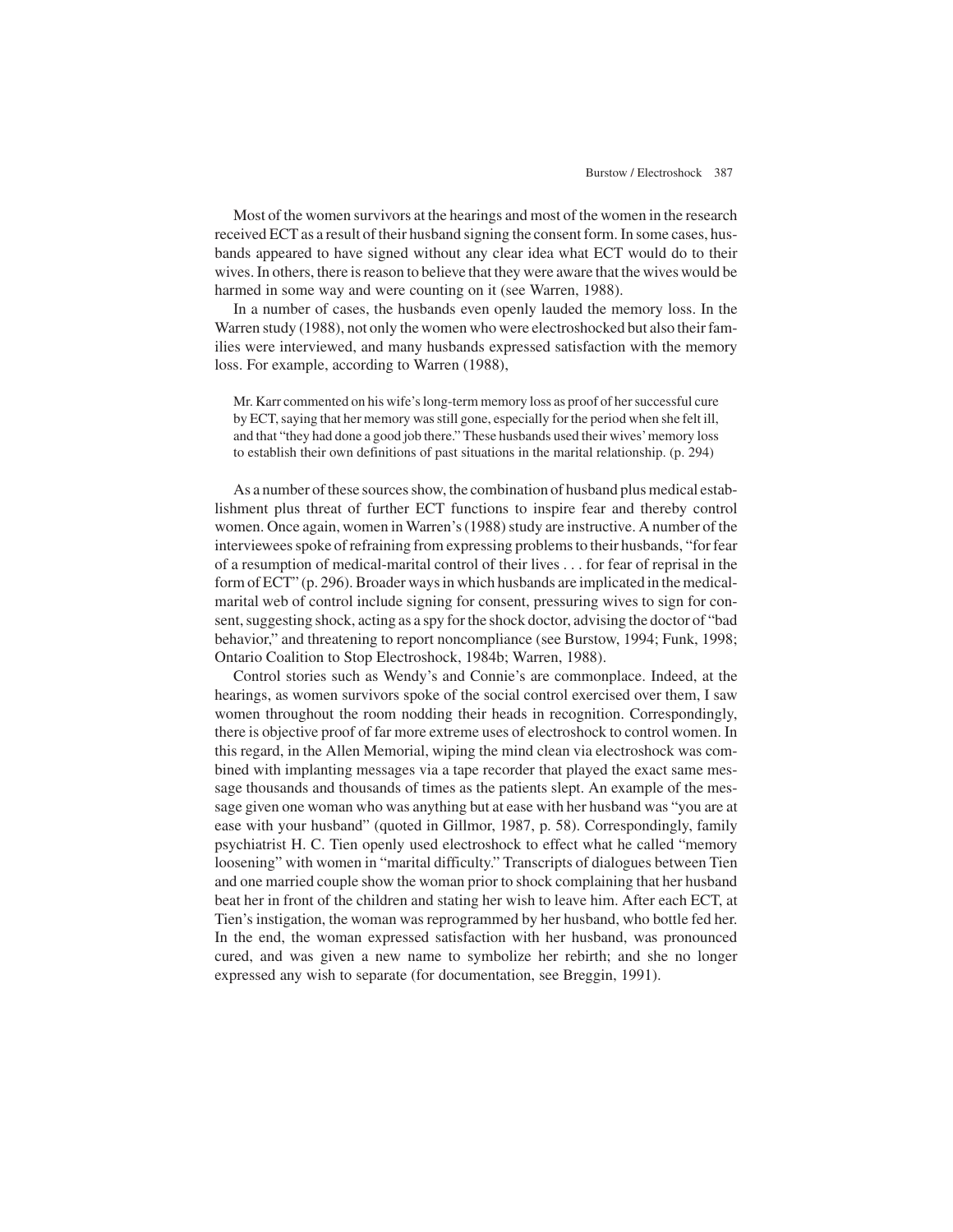## **Electroshock Following Other Violence Against Women**

Adding to the complexity of understanding ECT as violence against women, as the example above suggests, are complex relationships between having already been subjected to another form of violence against women and being subjected to ECT. Approximately one half of the shock survivors interviewed in the video (Burstow, 1994) reported having told their psychiatrists that their current emotional distress was a direct response to being sexually abused by a male relative or being battered by a male partner. In some cases—Usha, for example—they were currently being abused. In all instances, according to the women, nothing happened to the abusive relatives or partners; however, the women were electroshocked. Commonly, the women were accused of making up the abuse. Even when psychiatric staff did not deny the abuse, they nevertheless largely ignored it. Usha's situation is instructive:

Bonnie: Let me ask you something I don't understand. And maybe you could explain this to me. Nowhere did they say that your husband should stop beating you and abusing you and that [the abuse] may have something to do with what's happening to you?

Usha: No. They didn't even want to listen to me that my husband was doing something to me and that it's because of that I'm so much stressed out and so sad.

Bonnie: So you told them about it and what did they say?

Usha: They just ignored it, no? (quoted in Burstow, 1994, n.p.)

At best, electroshock appears to be used to control rather than help women here. At worse, electrical assault is also being used to silence women about their abuse.

In addition, although I am not suggesting that this is standard, as the women in a number of these sources revealed, sometimes more blatant types of silencing figure in the use of electroshock. Significantly, a woman in the video who had been sexually abused by her psychiatrist reported him threatening not only to deny the abuse but also to electroshock her if she ever divulged it. Other women reported comparable threats by abusive male relatives. Violence, punishment, silencing through intimidation, and silencing through the eradication of memory come together in such threats.

By the same token, sometimes women are electroshocked because relatives are jointly using ECT's capacity to eradicate memory to deal with accusations within the family. A woman in the Warren study (1988) appears to be a case in point. According to her, she was sexually abused by her maternal uncle. The relatives denied the abuse, and her mother pushed to have her institutionalized and electroshocked. The woman stated:

Before we left the house . . . she [mother] was explaining [to other relatives] why she wanted me up here, you know, she wants me to have the full treatment, she says. . . . She said that she thought it would make me forget all those things. . . . My mother wants me to have shock so that I'll forget all those things that happened. (p. 294)

Although the mother may well have convinced herself that she was simply sparing her deluded daughter further torment, the woman was effectively silenced regardless (for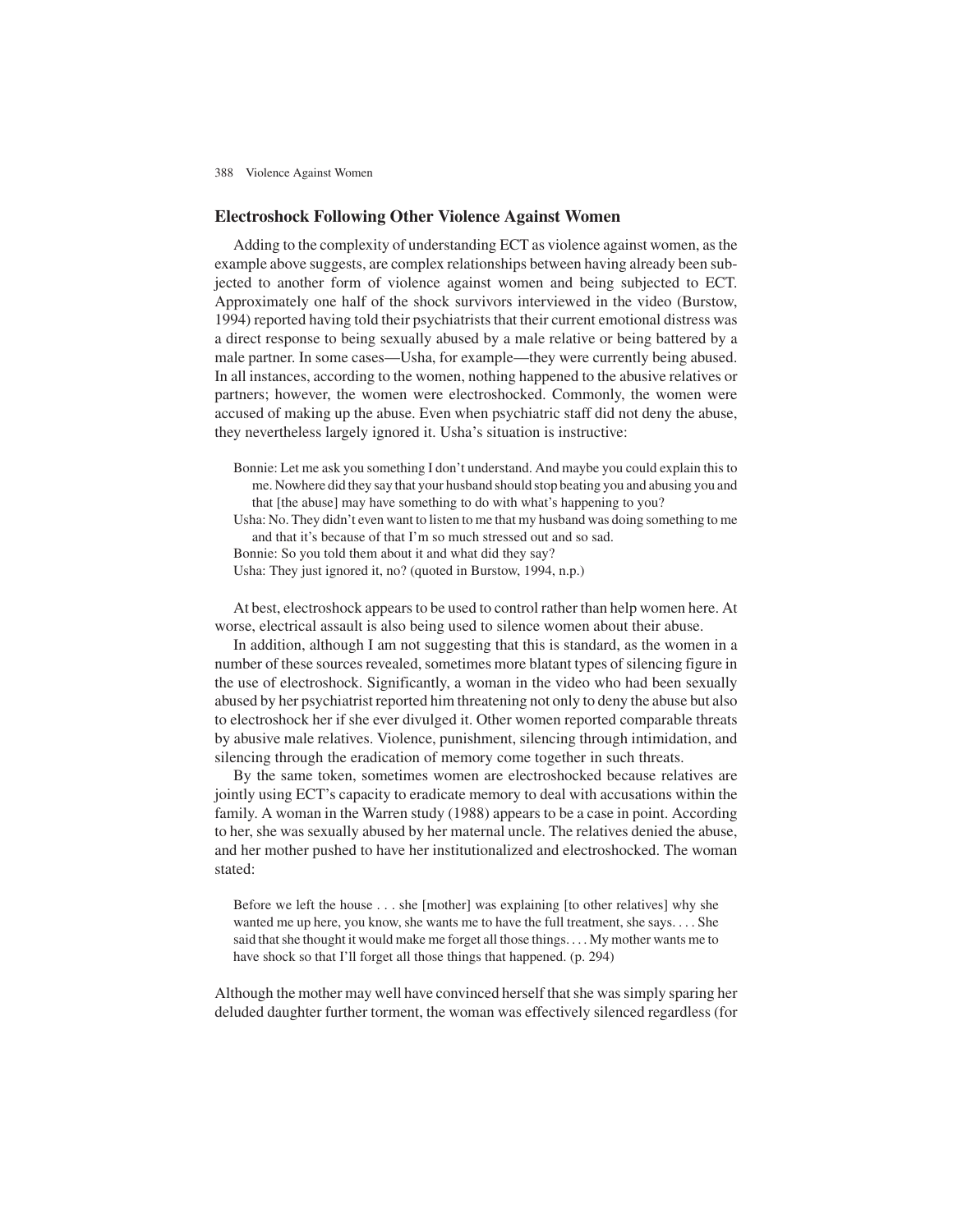other examples of family members using shock this way, see Burstow, 1994; Ontario Coalition to Stop Electroshock, 1984b).

Some of the types of silencing suggested here, I would add, are confirmed in my own psychotherapy practice. I have had one client who spoke of a psychiatrist threatening her with shock if she ever divulged that he had abused her, and let me be clear, this client was highly credible. In addition, throughout the years, I have had a number of clients who have spoken of their fathers' signing for ECT after they themselves began divulging father-daughter sexual abuse. And I have had still other clients who have spoken of their sisters being institutionalized and electroshocked after confronting the family about abuse.

Messages that women predictably get from such invalidation, violation, and threat of violation are: Complaints are counterproductive. The world really is fundamentally unsafe for women, especially women pronounced mad. And so, as Connie put it, it is best to "fit in," to "play a role" (quoted in Burstow, 1994, n.p.).

What is more fundamental, and what makes the issue of prior violence still more complex, is the fact that women who are severely violated are in special jeopardy of ECT, whether or not ECT is being used in the service of silencing. Correspondingly, they are likely to be more affected by it regardless of intention, interpretation, or situation. In this regard, as multiple sources demonstrate (e.g., Burstow, 1992, 1994; Burstow & Weitz, 1988), women routinely end up in psychiatric institutions precisely because of violence against them. Indeed, the majority of the 19 women who were psychiatrized and interviewed for the Burstow (1994) video indicated that they had an extensive background of violation, childhood sexual abuse in particular. When incarcerated, women with such a history are at risk of ECT not only because they are frequently depressed but also, as demonstrated in Burstow (1992), they commonly cope in the traumatized ways that psychiatry theorizes as dangerous, such as cutting themselves or starving themselves. Correspondingly, if they are electroshocked, as L. Johnstone (2002-2003) demonstrated, retraumatization occurs. As such, ECT constitutes a threat to the well-being of women who are violated and one of the ways in which the violence against women is compounded.

# **Concluding Remarks / A Vital Additional Consideration**

There is no question that women can find themselves in severe emotional distress and in need of help. And there is no question that most practitioners who administer ECT are more or less convinced that they are helping, for they are fashioned by the psychiatric profession and its norms. Nonetheless, as this article demonstrated, electroshock is a part of the repertoire of the patriarchy; and it functions as a fundamental patriarchal assault on women's brains, bodies, and spirits. It is an assault that has much in common with traditional battery. It is traumatizing, even traumatizing "patients" who only witness it. It controls women and, indeed, is used to control women. It combines with other forms of violence against women. It is a special threat to women who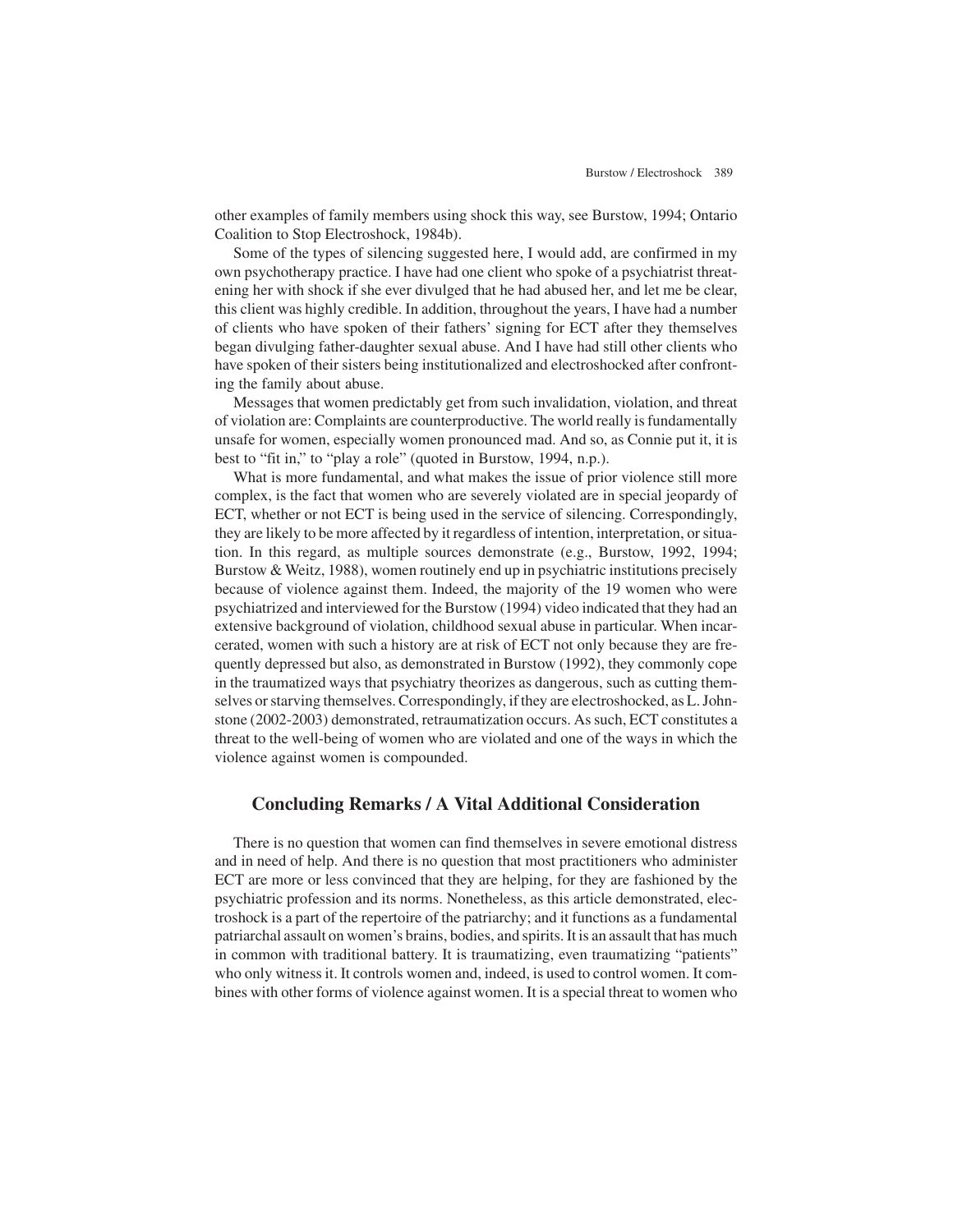are severely violated. And is used to silence women. As such, its very use is a feminist issue.

I am aware that some women would be worried about throwing out the proverbial baby with the bath water and would suggest simply mobilizing against the sexism inherent in ECT use. As this article demonstrated, however, although highlighting the sexism is important, trying to make the electroshock industry less sexist is hardly sufficient. Although it may or may not be possible to tone down the sexism that has been endemic in the use of electroshock, the statistic of 2 to 3 times as many women as men who were electroshocked is not promising. Moreover, social control over women and violence against women are hardly disappearing. What is even more fundamental, it is not possible to make the procedure itself something other than what it is: electrically induced brain damage that severely and routinely diminishes people subjected to it and that has no medical efficacy. Given its nature, it is unacceptable to subject anyone to it regardless of the intention or sensitivity of the people administering it. And given its nature, it will inevitably be used on those whose brains are valued less.

In ending, I would like to introduce a new development in the ECT saga that needs to be considered. Throughout most of its history, electroshock has been aimed primarily at young and middle-aged women—hence, the profile of women in these sources and, indeed, in all relevant sources. Times, however, have changed. For the year 1999 to 2000, as shown in Weitz (2001), 40% of the number of people shocked in provincial psychiatric institutions in Ontario were women older than age 60 years, and 52% of the total electroshock administered was administered to women older than age 60 years. Similar statistics may be found for other jurisdictions. In other words, at this juncture at least, though young and middle-aged women remain in jeopardy, disproportionately we are looking at elder abuse, the abuse of older women in particular. Although this is a horrific development, it is not surprising, for older women are not valued by dominant cultures.

Given that the elderly are already struggling with memory problems, given the general vulnerability of this population, and given the resurgence in electroshock, there is an urgency to the situation at hand. This is a development that calls for new types of feminist activism. Correspondingly, it calls for new research into electroshock, including feminist interviews with a population that has not been interviewed on this issue to date and is likely to prove enormously difficult to access.

# **References**

- Avery, D., & Winokur, G. (1977). The efficacy of electroconvulsive therapy and antidepressants in depression. *Biological Psychiatry*, *33*, 1029-1037.
- Baldwin, S., & Froede, E. (1999). Toronto public hearings on electroshock. *International Journal of Risk and Safety in Medicine*, *12*, 181-192.
- Black, D., & Winokur, G. (1989). Does treatment influence mortality in depressives? *Annals of Clinical Psychiatry*, *1*, 165-173.
- Blackbridge, P., & Gilhooly, S. (1988). Still sane. In B. Burstow & D. Weitz (Eds.), *Shrink-resistant: The struggle against psychiatry in Canada* (pp. 44-54). Vancouver, Canada: New Star.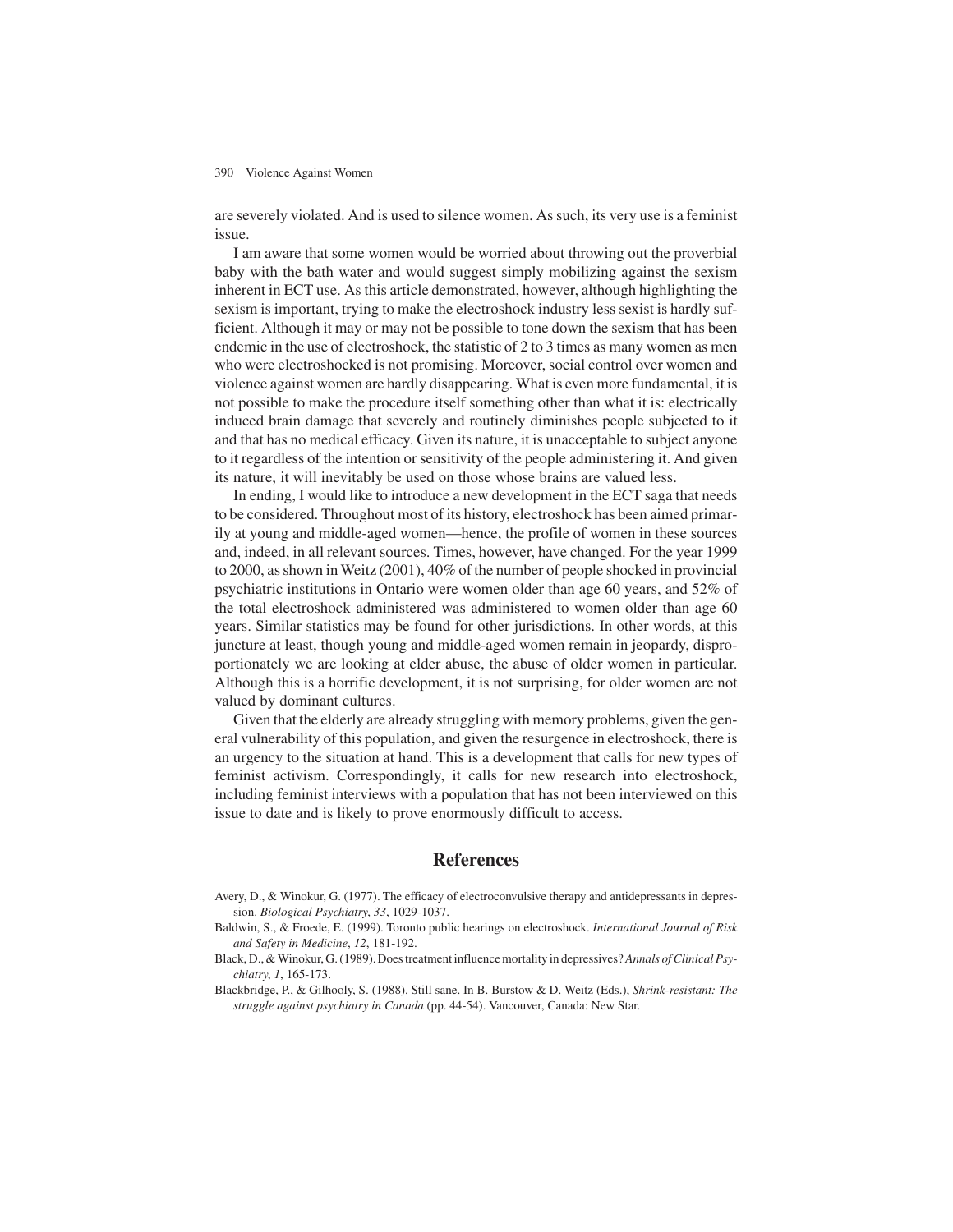Bozarth, O. (1976, June). Shock. *Madness Network News*, *26*, 6.

- Breggin, P. (1979). *Electroshock: Its brain-disabling effects*. New York: Springer.
- Breggin, P. (1991). *Toxic psychiatry*. New York: St. Martin's.
- Breggin, P. (1997). *Brain-disabling treatment in psychiatry*. New York: Springer.
- Breggin, P. (1998). Electroshock: Scientific, ethical, and political issues. *International Journal of Risk and Safety in Medicine*, *11*, 5-40.
- Burstow, B. (1992).*Radical feminist therapy: Working in the context of violence*. Newbury Park, CA: Sage.
- Burstow, B. (1994). *When women end up in those horrible places* [Video]. Toronto, Canada: Author.
- Burstow, B., & Weitz, D. (1984). Electroshock. *Phoenix Rising*, *4*(3 & 4), 10A-12A.
- Burstow, B., & Weitz, D. (Eds.). (1988). *Shrink-resistant: The struggle against psychiatry in Canada*. Vancouver, Canada: New Star.
- Calloway, S. (1981). ECT and cerebral atrophy. *Acta Psychiatrica Scandinavica*, *64*, 441-445.
- Cameron, E., Lohrens, J., & Handcock, K. (1962). The depatterning treatment of schizophrenia. *Comprehensive Psychiatry*, *3*, 65-76.
- Crowe, T., & Johnstone, E. (1986). Controlled trials of electroconvulsive therapy. *Annals of the New York Academy of Science*, *462*, 12-29.
- Electro-Convulsive Therapy Review Committee. (1985). *Report of the Electro-Convulsive Therapy Review Committee*. Toronto, Canada: Author.
- Fink, M. (1973). *Convulsive therapy*. New York: Raven.
- Fleischmann, N. (1988). ECT. In B. Burstow & D. Weitz (Eds.), *Shrink-resistant: The struggle against psychiatry in Canada* (pp. 220-222). Vancouver, Canada: New Star.

Frank, L. (1978). *The history of shock treatment*. San Francisco: NAPA.

Funk, W. (1998). *What difference does it make?* Cranbrook, Canada: Wild Flower Publishing.

Gilmore, D. (1987). *I swear by Apollo*. Montreal, Canada: Eden.

- Grobe, J. (1995). *Beyond bedlam*. Chicago: Third Side Press.
- Grosser, G (1975). The regulation of electroshock treatment in Massachusetts. *Massachusetts Journal of Mental Health*, *5*, 12-25.
- Hartelius, H. (1952). Cerebral changes following electrically induced convulsions. *Acta Psychiatrica Neurologica Scandinavica*, *77*(Suppl), 1-128.
- Herman, J. (1992). *Trauma and recovery*. New York: Basic Books.
- Johnstone, E. (1980). The Northwick Park ECT trial. *Lancet*, *100*, 1317-1320.
- Johnstone, L. (2002-2003). Electroshock in UK linked to psychological trauma. *MindFreedom Journal*, *45*, 48-50.
- Lambourne, J., & Gill, D. (1978). A controlled comparison of simulated and real ECT. *British Journal of Psychiatry*, *113*, 514-519.
- Macdonald, L. (1988). Breakthrough. In B. Burstow & D. Weitz (Eds.), *Shrink-resistant: The struggle against psychiatry in Canada* (pp. 206-210). Vancouver, Canada: New Star.
- Martin, D. (1981). *Battered wives*. San Francisco: Volcano Press.

MindFreedom. (2002-2003). Electroshock's secret comeback. *MindFreedom Journal*, *45*, 1-5.

- Ontario Coalition to Stop Electroshock. (1984a).*The case against electroshock*. Toronto, Canada: Author.
- Ontario Coalition to Stop Electroshock. (1984b). *Public hearings on electroshock* [Transcripts of testimony presented at city hall on October 13, October 20, and October 27, 1984]. Toronto, Canada: Author.
- Phoenix Rising Collective. (Ed.). (1984). Testimony on electroshock.*Phoenix Rising*, *4*(3 & 4), 16A-22A. Smith, D. (1987). *The everyday world as problematic*. Toronto, Canada: University of Toronto Press.
- Szasz, T. (1977). *The manufacture of madness*. New York: Harper Colophon.
- Templer, D., & Veleber, D. (1982). Can ECT permanently harm the brain? *Clinical Neuropsychology*, *4*(2), 62-66.
- Templer, D., Ruff, C., & Armstrong, G. (1973). Cognitive impairment and degree of psychosis in schizophrenics given many electroconvulsive treatments. *British Journal of Psychiatry*, *123*, 441-443.
- Warren, C. (1988). Electroconvulsive therapy, the self, and family relations. *Research in the Sociology of Health Care*, *7*, 283-300.